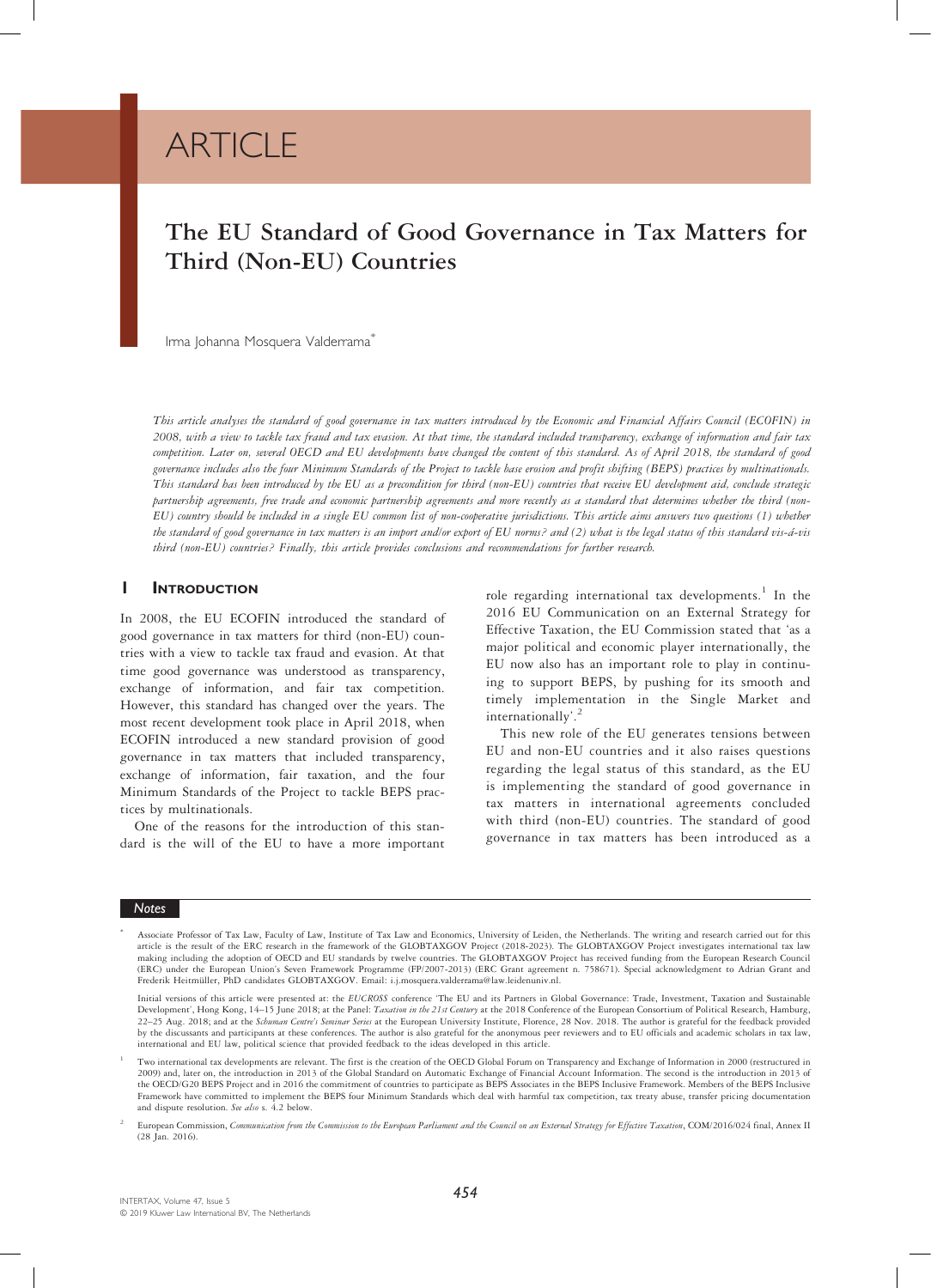precondition for third (non-EU) countries that receive EU development aid, conclude strategic and economic partnership and free trade agreements, and, more recently, as a standard to determine whether third (non-EU) countries should be included in a single EU common (black) list of non-cooperative jurisdictions.

This article aims to answer two questions: Are the elements of the standard of good governance in tax matters regarded as an import or an export of EU norms? How can the legal status of the standard of good governance vis-à-vis third (non-EU) countries be assessed? section 2 describes the EU standard of good governance in tax matters. The first and second questions are answered in sections 3 and 4, respectively. Finally, section 5 provides conclusions and recommendations for further research.

## 2 THE STANDARD OF GOOD GOVERNANCE IN TAX MATTERS

## 2.1 The Principles of the Standard of Good Governance in Tax Matters: Transparency, Exchange of Information, and Fair Tax Competition

In 2008, ECOFIN recommended the introduction of the standard of good governance in tax matters, comprising the principles of transparency, exchange of information and fair tax competition. At that time, the 2008 financial crisis resulted in the need for countries to tackle tax fraud, tax avoidance, and the use of tax havens by ensuring their commitment to transparency and exchange of information. ECOFIN also recognized the need to promote, with the broadest possible geographical scope, the standard of good governance. The objective was to get as many third (non-EU) countries as possible to adhere to common principles of cooperation and transparency.

In order to achieve this, the Council recommended to insert the following text in relevant agreements concluded between third countries and the Community or its Member States:

'With a view to strengthening and developing economic activities while taking into account the need to develop an appropriate regulatory framework, the Parties recognise and commit themselves to implement the principles of good governance in the tax area as subscribed to by Member States at Community level. To that effect, without prejudice to Community and Member States' competences, the Parties will improve international cooperation in the tax area, facilitate the collection of legitimate tax revenues, and develop measures for the effective implementation of the abovementioned principles'. 3

In 2009, the EU Commission published a Communication – 'Promoting Good Governance in Tax Matters'<sup>4</sup> for EU Member States, EU potential candidates, and third countries (including those receiving EU development aid).<sup>5</sup> The aim of which was to address how good governance could be improved within the EU and 'the particular tools that the European Community and EU Member States may have at their disposal to promote good governance internationally'.<sup>6</sup> In a 2010 Communication, the EU Commission stated that:

'the EU is seeking from all countries, and in particular its partner countries, agreement on the basic cooperation principles of good governance in the tax area (transparency of the tax system, exchange of information and fair tax competition) that its Member States have already achieved. This would enhance the capacity of EU Member States and their partner countries to address international tax evasion and avoidance, building on complementary international initiatives'.<sup>7</sup>

In a 2010 Resolution, the EU Parliament stressed:

(i) the need for provisions on good governance to be negotiated in the context of general or specific agreements with third countries and the need to ensure an effective process for monitoring their implementation and proposed (ii) the implementation of the Code of Conduct for Business Taxation in their relations with third countries in a manner consistent with EU efforts to promote good governance in tax matters.<sup>8</sup>

Finally, the European Parliament also stated the willingness to strengthen good tax governance within the EU in order for it to have 'a political and moral basis from which to demand good tax governance of third countries'.<sup>9</sup>

<sup>3</sup> Council of the European Union, 2866th Council Meeting Economic and Financial Affairs, 8850/08 (Presse 113), 22–23 (Press Release 14 May 2008), https://www.consilium. europa.eu/ueDocs/cms\_Data/docs/pressData/en/ecofin/100339.pdf (accessed 14 Dec. 2018).

European Commission, Communication from the Commission to the Council, the European Parliament and the European Economic and Social Committee, Promoting Good Governance in Tax Matters, COM(2009) 201 final (28 Apr. 2009), at 13.

In the Communication, the EU stated that 'third countries eligible for development aid should also enhance commitments on tax governance. Otherwise, aid funding may be reallocated to other countries, or in some cases even canceled'. Communication from the Commission, supra n. 4, at 12.

Ibid., at 5.

Communication from the Commission to the European Parliament, the Council and the European Economic and Social Committee, Tax and Development: Cooperating with Developing Countries on Promoting Good Governance in Tax Matters, COM (2010)163 final (21 Apr. 2010), at 6.

<sup>8</sup> European Parliament resolution of 10 Feb. 2010 on promoting good governance in tax matters (2009/2174(INI)) (10 Feb. 2010), paras 12–13.

<sup>9</sup> Ibid.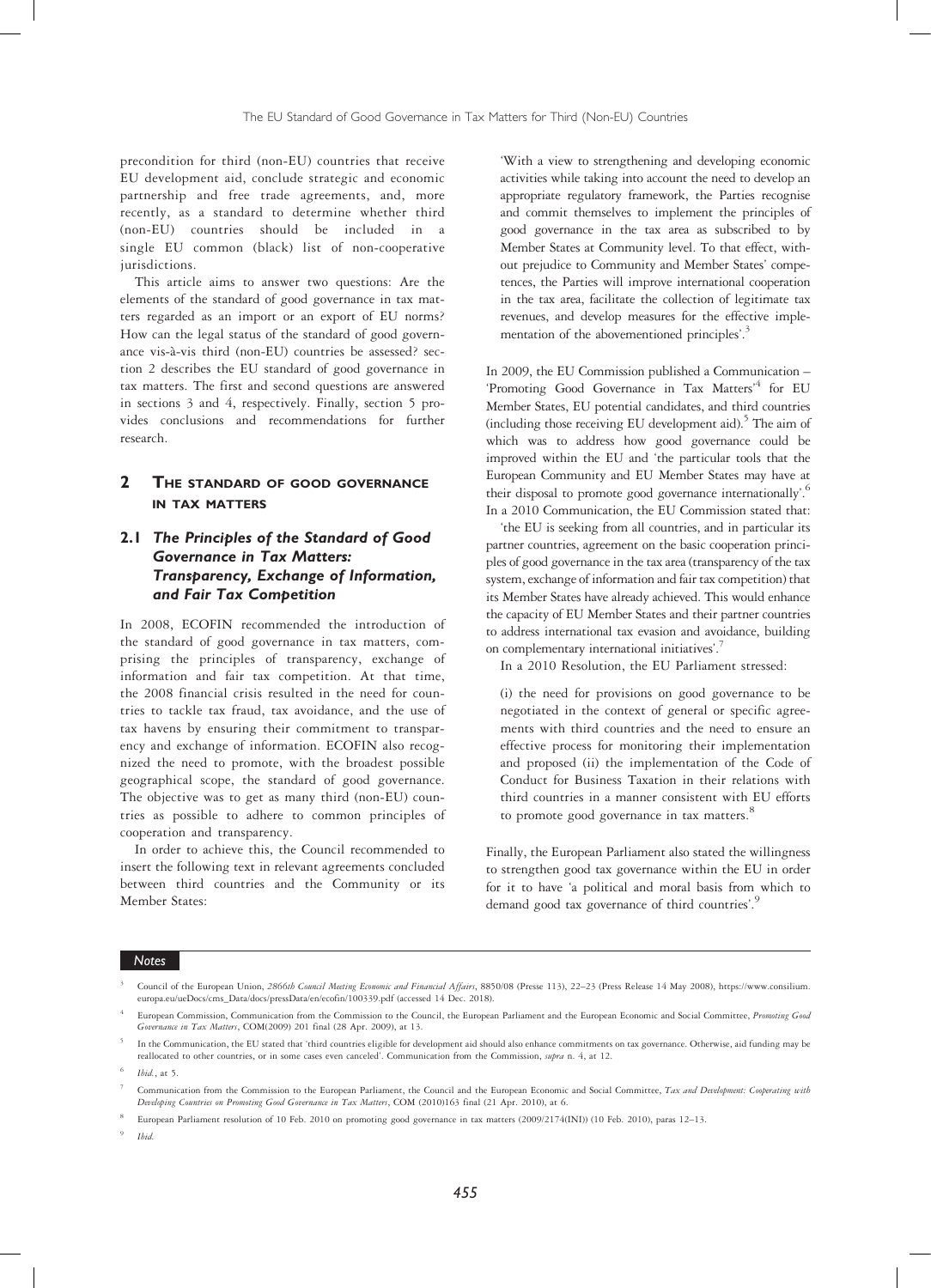## 2.2 Fair Tax Competition and the List of Non-Cooperative Jurisdictions

On 6 December 2012, the Commission published an Action Plan – plus two Recommendations $10$  – to strengthening the fight against tax fraud and tax evasion. The standard of good governance in tax matters, addressed in the second of those Recommendations, defined the conditions that should be met by third countries, namely $11$ :

- the adoption of legal, regulatory, and administrative measures in order to comply with the standard of transparency and exchange of information, mainly regarding the OECD terms of reference (addressing availability of information, access to information and exchange of information)<sup>12</sup>; and
- the absence of harmful tax measures in the area of business taxation.

In order to assess whether the tax measures of a country are harmful, the Second Recommendation included several criteria – such as the lack of real economic activity and substantial economic presence, rules providing advantage to non-residents or rules regarding the profit determination that deviates from internationally accepted principles such as the OECD, rules among others.<sup>13</sup>

Finally, the EU Commission asked EU Member States to publish a black list of third countries that do not comply with these minimum standards; would there be a double taxation convention with a country not

complying with them, then the EU country should 'either seek to renegotiate the convention, suspend or terminate the convention'.<sup>14</sup> Despite these efforts to set up a black list, it was not published and no tax treaty changes took place.<sup>15</sup>

## 2.3 Fair Tax Competition, BEPS, and Listing of Countries

Following the introduction of the BEPS Project in 2013, on 26 January 2016 the EU Commission presented the Anti-Tax Avoidance Package,<sup>16</sup> which has three pillars: (1) ensuring effective taxation in the EU, (2) increasing tax transparency and (3) securing a level playing field. This package included a 2016 Communication on an External Strategy for Effective Taxation (and an Annex).<sup>17</sup> In this Communication, the tax haven black list was referenced in order to 'secure effective taxation in relation to third countries, which is mainly tackled through national anti-avoidance measures. It complements the anti-tax-avoidance measures'. 18

Furthermore, the Commission re-examined the criteria for the EU good governance in tax matters and developed a process for assessing and blacklisting third countries not complying with the criteria of good governance.<sup>19</sup> According to the EU Commission, the objectives of the EU list is to 'improve tax good governance globally, and to ensure that the EU's international partners respect the same standards as EU Members States do'.<sup>20</sup> The elements

- <sup>10</sup> One on aggressive tax planning (First Recommendation) and another on measures intended to encourage third countries to apply minimum standards of good governance in tax matters (Second Recommendation). Furthermore, in point 9 of the Action Plan, the Commission announces its intention to set up a platform for Tax Good Governance.<br>European Commission, from the Commission to the European (2012) 722 final (6 Dec. 2012). See also European Commission, Commission Decision of 23 Apr. 2013 on setting up a Commission Expert Group to be known as the Platform for Tax Good Governance, Aggressive Tax Planning and Double Taxation, OJ C120/17 (26 Apr. 2013), at 3.
- <sup>11</sup> European Commission, Commission Recommendation of 6 December 2012 regarding measures intended to encourage third countries to apply minimum standards of good governance in tax matters, C(2012) 8805 final (6 Dec. 2012), at 4. [hereinafter Commission Recommendation].
- <sup>12</sup> Ibid., Annex. The EU uses (with some wording adjustments, e.g. third country instead of jurisdiction) criteria set by the OECD in 2010. OECD, Launch of a Peer Review Process: Terms of Reference to Monitor and Review Progress Towards Transparency and Exchange of Information for Tax Purposes, Global Forum on Transparency and Exchange of Information for Tax Purposes, 4–9 (OECD Publishing 2010), http://www.oecd.org/ctp/44824681.pdf (accessed 14 Dec. 2018).
- <sup>13</sup> The criteria are as follows: (1) whether advantages are accorded only to non-residents or in respect of transactions carried out with non-residents, (2) whether advantages are ring-fenced from the domestic market, so they do not affect the national tax base, (3) whether advantages are granted even without any real economic activity and substantial economic presence within the third country offering such tax advantages, (4) whether the rules for profit determination in respect of activities within a multinational group<br>of companies departs from internationally accept where legal provisions are relaxed at administrative level in a non-transparent way. Commission Recommendation, supra n. 11, at 5.

- <sup>15</sup> Even though no list was made available during this time, the Platform of Good Governance was discussing the criteria applied by EU Member States to establish lists of noncooperative jurisdictions. European Commission, Platform for Tax Good Governance, Discussion Paper on Criteria Applied by EU Member States to Establish Lists of Non-Cooperative Jurisdictions, Platform/11/2014/EN (Oct. 2014).
- <sup>16</sup> The Anti-Tax Avoidance Package was presented by the EU Commission on 26 Jan. 2016. European Parliament, Legislative Train Schedule, External Strategy For Effective Taxation, http://www.europarl.europa.eu/legislative-train/theme-deeper-and-fairer-internal-market-with-a-strengthened-industrial-base-taxation/file-external-strategy-foreffective-taxation (accessed 14 Dec. 2018).
- Communication from the Commission on an External Strategy for Effective Taxation, supra n. 2, Annex I and II.
- European Parliament, supra n. 16.
- <sup>19</sup> Following the black listing, 'the Council adopted defensive measures against the blacklisted jurisdictions, both non-tax countermeasures (related to the European Fund for Sustainable Development) and tax countermeasures (reinforced monitoring of certain transactions, increased audit risks for taxpayers investing or using structures or<br>arrangements involving the black-listed jurisdictions, a Law: General Topics and Direct Taxation, Fed Fiscale Studieserie vol. 1, 214 (P. J. Wattel, O. Marres & H. Vermeulen eds, Kluwer 2018).
- <sup>20</sup> European Commission, Common EU List of Third Country Jurisdictions for Tax Purposes, https://ec.europa.eu/taxation\_customs/tax-common-eu-list\_en (accessed 14 Dec. 2018).

<sup>&</sup>lt;sup>14</sup> Commission Recommendation,  $\textit{supra}$  n. 11.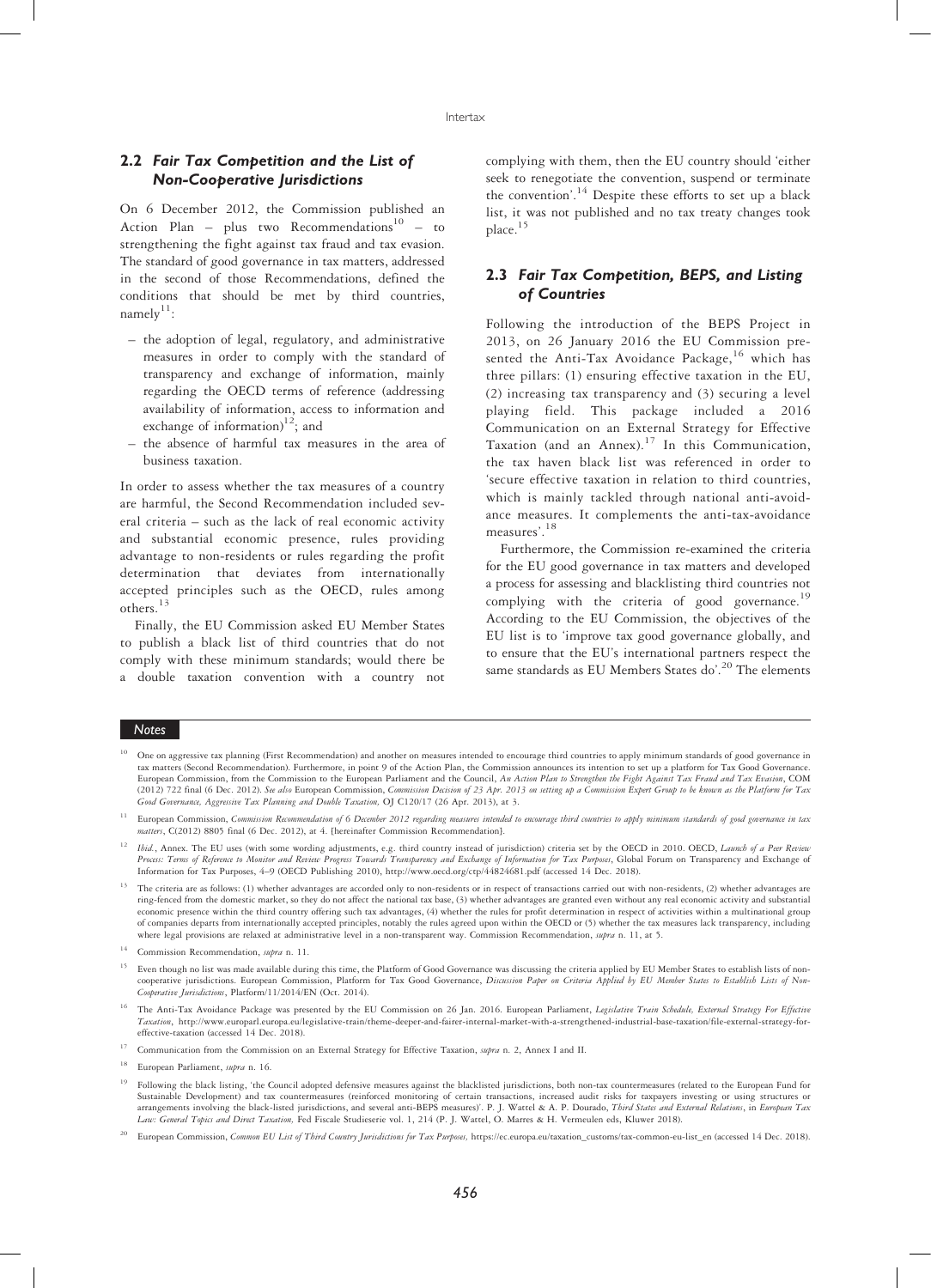taken into account for blacklisting a jurisdiction are the following:

- transparency: Does the jurisdiction comply with the international standards on information exchange?;
- fair tax competition: Does the country have harmful tax practices or regimes? Does it apply anti-BEPS measures?; and
- *real economic activity*: Does the country's tax rate encourage artificial tax structures?

The work of the Commission also takes into account some EU Parliament Resolutions, namely: (1) the Resolution prepared by the Special Committee on Tax Rulings (TAXE 1), adopted in plenary on 25 November 2015 and (2) the resolution on 'bringing transparency, coordination and convergence to corporate tax policies in the Union', adopted in plenary on 16 December 2015. Accordingly, in:

'these resolutions, Parliament stressed in particular the negative spill-over effect of tax avoidance and tax evasion and that ensuring fair competition in the internal market and protecting Member States' tax bases depends very much on addressing the weakest link regarding interactions with low or no-tax and secrecy jurisdictions'. 21

Following this Communication, on 5 December 2017 the EU Council adopted the EU blacklist of non-cooperative jurisdictions for tax purposes.<sup>22</sup> This list builds on the countries provided by EU Member States, and includes seventeen non-EU countries or territories that failed to make sufficient commitments in response to EU concerns. Since its adoption, the number of jurisdictions in this list has been reduced: there are only five countries left in it as at 14 December 2018.<sup>23</sup>

## 2.4 Standard of Good Governance in Tax Matters for Third Countries Including BEPS Minimum Standards

On 26 April 2018, ECOFIN introduced a new standard of good governance in tax matters that also includes the

implementation of the BEPS Minimum Standards. For this purpose, ECOFIN recalled the Council Conclusions of 14 May 2008 and 25 May 2016, recommending the introduction of the following text in all relevant agreements concluded with third countries by the EU and EU Member States:

'The Parties recognise and commit themselves to implement the principles of good governance in the tax area, including the global standards on transparency and exchange of information, fair taxation, and the minimum standards against Base Erosion and Profit Shifting (BEPS).

The Parties will promote good governance in tax matters, improve international cooperation in the tax area and facilitate the collection of legitimate tax revenues'.<sup>24</sup>

#### 2.5 Intermediate Conclusion

The standard of good governance in tax matters has been developed by EU institutions, mainly ECOFIN, the Commission and the Parliament. The text of the standard, as introduced in 2008, has changed throughout the years along with international tax developments.

When the standard of good governance in tax matters was introduced, the priority of the EU, the G20, and the OECD was to strengthen international tax cooperation in order to tackle tax fraud and tax evasion. Therefore, in the 2008 ECOFIN, the 2009 and 2010 Commission Communications, and the 2010 Parliament resolution, transparency and exchange of information were encouraged. Furthermore, the standard of fair tax competition was regarded in light of the EU (soft) law Code of Conduct for Business Taxation. The 2009 Communication also stated that this standard should be implement not only for EU countries and potential candidates, but also for third countries requiring EU development aid, or countries concluding agreements with the EU or with EU Member States.

The introduction of the BEPS Project has changed this standard not only within the EU but also in respect of third (non-EU) countries. These changes have taken place by means of the introduction of (1) the 2016 Anti-Tax Avoidance Package, (2) the publication of the 2016

European Parliament, supra n. 16.

<sup>22</sup> In addition to the blacklist, there is also a grey list, and a list with a category of countries removed from the blacklist but subject to close monitoring. As explained by Wattel and Dourado, in the 'grey list' (at that time 2017) forty-seven jurisdictions 'are expected to upgrade their "tax good governance principles" sufficiently so as not to be blacklisted. These 47 have publicly committed to implement automatic exchange of information, to conclude a relevant network of agreements covering EU Member States, to implement minimum anti-BEPS standards, to abolish harmful tax regimes and tax regimes facilitating offshore structures that attract profits without real economic activity and/or to become a member of the OECD Global Forum on Transparency and Exchange of Information for Tax Purposes'. Wattel & Dourado, supra n. 19, at 214. As of 14 Dec. 2018, this 'grey list' has increased to sixty-three jurisdictions. For an overview of the EU list of tax havens in European Commission, see Evolution of the EU List of Tax Havens, https://ec.europa.eu/taxation\_customs/sites/taxation/files/eu\_list\_update\_04\_12\_2018\_en.pdf (accessed 14 Dec. 2018).

<sup>23</sup> The last country taken out of the black list is Namibia. As at 14 Dec. 2018, there are five countries on the black list: American Samoa, Guam, Samoa, Trinidad and Tobago and US Virgin Islands. Council of the European Union, Taxation: EU List of Non-Cooperative Jurisdictions, https://www.consilium.europa.eu/en/policies/eu-list-of-noncooperative-jurisdictions/# (accessed 14 Dec. 2018).

<sup>&</sup>lt;sup>24</sup> Council of the European Union, Council Conclusions on the 'EU Standard Provision on Good Governance in Tax Matters for Agreements with Third Countries, FISC 180, ECOFIN 364 (26 Apr. 2018), http://data.consilium.europa.eu/doc/document/ST-8344-2018-INIT/en/pdf (accessed 14 Dec. 2018).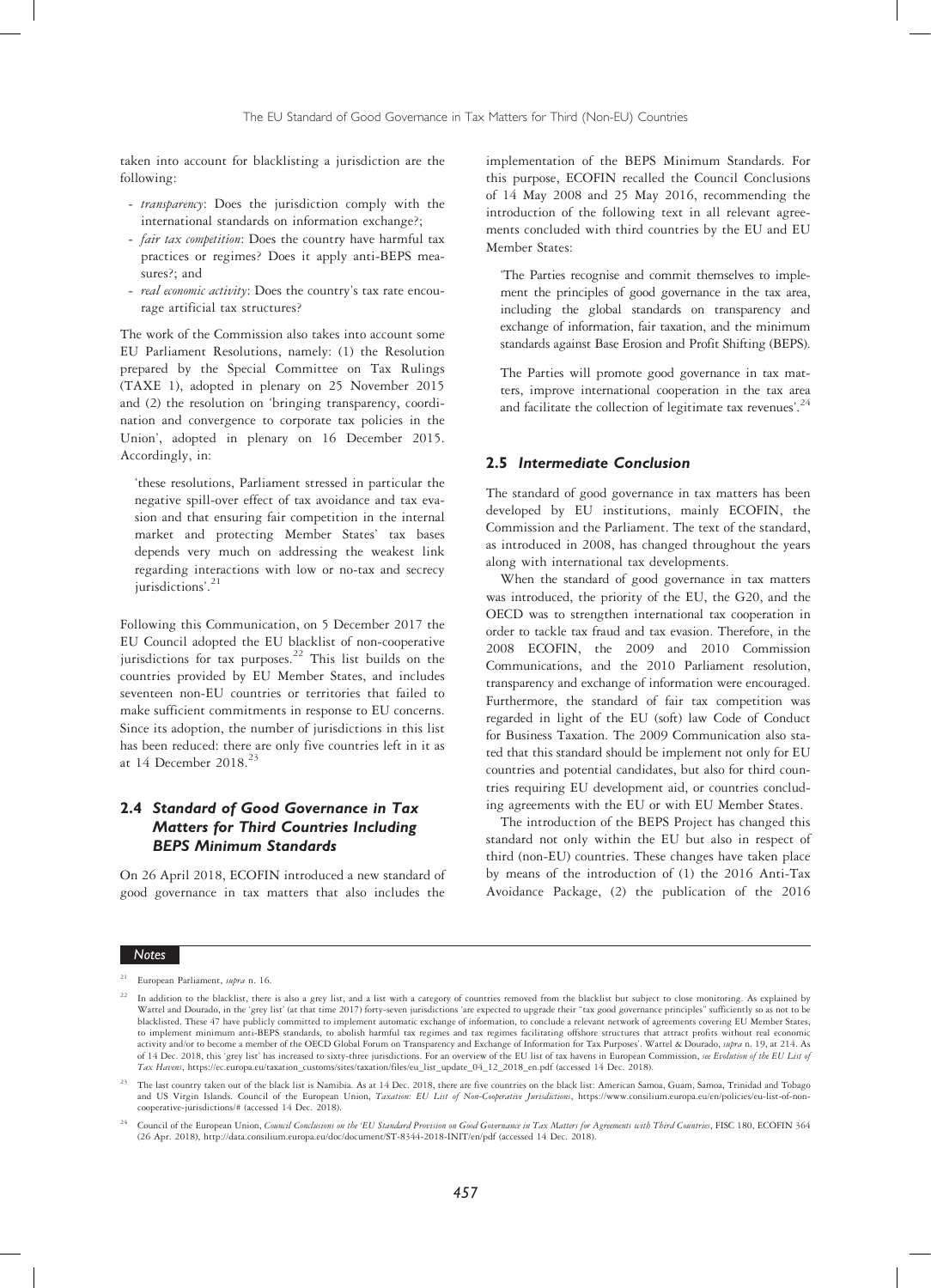Communication on an External Strategy for Effective Taxation and an Annex, (3) the publication of the EU list of non-cooperative tax jurisdictions to secure effective taxation in relation to third countries – and the new text (2018) of the EU standard of good governance in tax matters (which includes, in addition to transparency, exchange of information and fair tax competition) and (4) the adoption of the BEPS Minimum Standards.

The analysis of the legal status of the standard in the agreements will be addressed in section 4 below. The following paragraph will address the standard of good governance as export and/or import of norms.

## 3 THE STANDARD OF GOOD GOVERNANCE IN TAX MATTERS AS DEVELOPED BY THE EU: EXPORT AND/OR IMPORT OF NORMS?

## 3.1 The Import and Export of Standards by the EU

The introduction of standards by the EU in its agreements is not a new development. In the past, scholars have analysed the import and export of standards in other areas, $^{25}$  but not so much in the field of taxation.<sup>26</sup>

The import and export of standards can take place due to different reasons.<sup>27</sup> One of them could be authority,<sup>28</sup> when the EU is exporting standards to third (non-EU) countries as a condition to conclude trade agreements e.g. EU environmental or labour standards introduced in trade agreements with third (non-EU) countries.<sup>29</sup> Countries can also voluntarily adopt the EU legal framework due

to necessity. This is true for the legal framework provided in the EU 1995 Data Protection Directive, which has been voluntarily adopted (imported) by non-EU countries in order to regulate data protection and privacy.<sup>30</sup>

However, in some cases, the standards are not standards developed by the EU, but international standards which are thereafter used by the EU in agreements concluded with third (non-EU) countries. For instance, in a comparison made by Scott on climate change, environment, maritime transport, air transport, and financial services, the author concluded that some of the standards introduced by the EU were not norms developed by the EU, but international standards. $31$ 

For Scott, in principle, the standards required by the EU are regarded as:

international agreed standards, but occasionally, these standards are required by the EU before the relevant international standards have entered into force, or before the standards are in a binding form, or even in cases where these standards have been ratified by only a small number of states.

For Scott, by requiring countries to adopt international standards, the EU is influencing the evolution of international law.<sup>32</sup>

Another way for the EU to influence international law in the rest of the world is by means of the so-called 'Brussels effect'. For Bradford, the EU has a regulatory power, as the EU sets the global rules across a range of areas, such as food, chemicals, the environment, competition, and the protection of privacy. This author rightly states that:

- Two exceptions are a reference to EU's good tax governance standards exporting in C. Panayi, Europeanization of Good Tax Governance, 36(1) Y.B. Eur. L. 442 (2017); Wattel & Dourado, supra n. 19, at 179 (referring to the 'exportation' to third States of EU tax good governance rules).
- <sup>27</sup> The reasons for import and export in norms has been discussed in comparative legal scholarship when referring to legal transplants. In the past, I addressed the reasons suggested by legal scholars as the predominant factor in determining which laws are transplanted. Accordingly, legal transplantation takes place due to (1) authority, (2) prestige and imposition, (3) chance and necessity, (4) expected efficacy of the law and (5) political, economic and reputational incentives from the countries and third parties. I. J. Mosquera Valderrama, Leasing and Legal Culture: Towards Consistent Behaviour in Tax Treatment in Civil Law and Common Law Jurisdictions, dissertation (2007). See also I. J. Mosquera Valderrama, Legal Transplants and Comparative Law, Int'l L.J. 261 (2004).
- <sup>28</sup> As argued by Meunier and Nicolaïdis, this development is the result of the EU becoming 'a power through trade. Increasingly, it uses market access as a bargaining chip to promote changes in the domestic arena of its trading partners, from labour standards to development policies. Indeed, the last decade its policy makers have sought to "harness globalization" and spread, through the negotiation of trade agreements, the "European model" to the rest of the world'. S. Meunier & K. Nicolaïdis, The European<br>Union as a Trade Power, in International Relations a
- <sup>29</sup> In trade, scholars have addressed the influence of EU including also the problems of legitimacy of international trade and investment agreements concluded by the EU with third countries. Global Governance Through Trade: EU Policies and Approaches, Leuven Global Governance Series. (J. Wouters, A. Marx, D. Geraets & B. Natens eds, Edward<br>Elgar Publishing 2015). See also K. Yiannibas, Democra and Global Governance 343 (B. Pérez de las Heras ed., Palgrave Macmillan 2017).
- <sup>30</sup> In taxation, in a comparison of data protection rules in four non-EU countries, Brazil, Colombia, Uruguay and South Africa it was concluded that the domestic data protection rules have been based in the definitions and safeguards provided in the EU 1995 Data Protection Directive. This 1995 Directive has been repealed by the Apr.<br>2016 Regulation and the Directive adopted by the Europ Developing Countries, WU International Taxation Research Paper Series No. 2017-10 (2017).
- <sup>31</sup> For the author, the EU measures are based on international standards, and when not, the standards tend to 'characterized by a contingent quality that flows from the provisionality and substantive openness of the measures concerned. This contingent quality injects a dynamic dimension into EU law, whereby the EU intervenes not with a<br>view to exporting its standards but with a view to la regulatory objectives can be met'. J. Scott, Extraterritoriality and Territorial Extension in EU Law, 62(1) Amer. J. Comp. L. 125 (2014).

See e.g. a comparative analysis of the import and export of EU norms by several EU countries and some non-EU countries (Australia, China, New Zealand and Russia, as well as ASEAN countries) including how the norms are adopted, adapted, resisted or rejected in those countries. A. Björkdahl, N. Chaban, J. Leslie & A. Masselot, Importing EU Norms: Conceptual Framework and Empirical Finding, United Nations University Series on Regionalism vol. 8 (Springer 2015). See also M. Cremona, The Single Market as a Global Export Brand: Exporting the Single Market, 21(5) Eur. Bus. L. Rev. 663 (2010).

 $32$  Scott, *supra* n. 31, at 112.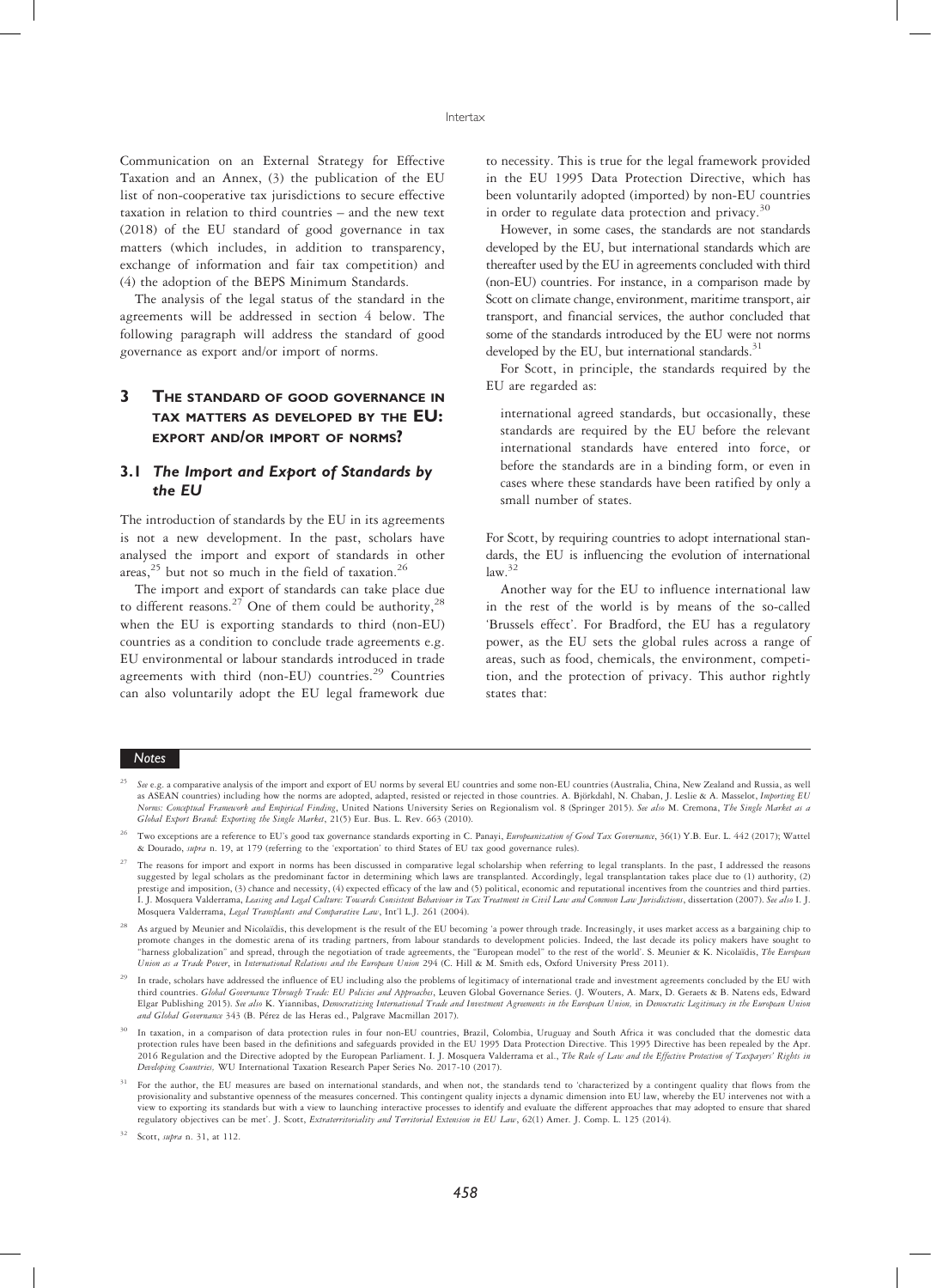'without resorting to international institutions or seeking other nations' cooperation, the EU is able to promulgate regulations that become entrenched in the legal frameworks of developed and developing markets alike, leading to the "Europeanization" of important aspects of global commerce'.<sup>33</sup>

The analysis of the EU's active engagement with the international legal order has been done in several areas such as the promotion of the rule of law, WTO (trade) law, climate change policy, and environmental and financial regulations.34 As rightly stated by Kochenov and Amtenbrink, the EU plays an important role in the formation of international law. This new role of the EU:

takes place through a number of avenues ranging from the consequences of the mere existence of this supranational legal order within the sphere of international law – providing a model way of thinking about an alternative approach to the prevalent practice of framing international relations, thus inciting actions of others and providing a point of inspiration to the attempts by the Union to engage in a proactive co-shaping of the international legal order alongside other actors.<sup>5</sup>

In light of the use of international standards by the EU and its active engagement in the international legal order, this article will analyse whether the use of the standard of good governance by the EU in the field of taxation is an import or export of norms, and to assess the legal status of the standard of good governance vis-à-vis third (non-EU) countries. This analysis will be made in sections 3.2 and 4.

## 3.2 The Standard of Good Governance in Tax **Matters**

## 3.2.1 Transparency, Exchange of Information and the BEPS Four Minimum Standards: Import of Norms

The introduction of transparency, exchange of information and the BEPS four Minimum Standards by the EU – as described in section 2 above – shows that the content of

the standard of good governance in tax matters is not a new standard developed by the EU, because it comprises several international standards drafted by the OECD with the political support of the G20. These standards are transparency, exchange of information (on request and automatic), and the BEPS four Minimum Standards.

The development of these standards by the OECD took place in 2000, 2009, 2013, 2015 and 2016. For instance, in 2000, the OECD Global Forum on Transparency and Exchange of Information for tax purposes was created with the aim to promote the standard of transparency and exchange of information on request. Later, in 2009, the Forum was restructured 'in response to the G20 call to strengthen implementation of these standards'.<sup>36</sup> In 2013, the OECD introduced a global standard on automatic exchange of financial account information. Thereafter in 2013, the OECD/G20 introduced the BEPS Project and, in 2016, it introduced the BEPS Inclusive Framework where countries commit to the implementation of the BEPS four Minimum Standards.

Parallel to these developments, the EU has made use of these standards for instance in the 2008 ECOFIN Recommendation, $37$  the 2012 EU Action Plan,  $38$  the 2016 Anti-Tax Avoidance Package including the External Strategy for Effective Taxation,<sup>39</sup> and the 2018 ECOFIN Recommendation.<sup>40</sup>

Therefore, the standard of transparency, exchange of information and the BEPS four Minimum Standards are international standards developed by the OECD and the G20 that have been (or will be) imported by the EU in the agreements concluded (or under negotiation) between the EU or its Members and third (non-EU) countries. The legal status of these standards will be addressed in section 4 below.

#### 3.2.2 Fair Tax Competition: Export of Norms

Unlike the standards mentioned in section 3.2.1, the EU standard of fair tax competition is not based on an international OECD/G20 standard, but on a standard developed by the EU.

In 1996, at an informal ECOFIN meeting in Verona, Finance Ministers agreed to establish a High-Level Group

#### Notes

See s. 2.4 above.

<sup>33</sup> A. Bradford, Exporting Standards: The Externalization of the EU's Regulatory Power via Markets, 42 Int'l Rev. L. & Econ. 158 (2015).

The European Union's Shaping of the International Legal Order (D. Kochenov & F. Amtenbrink eds, Cambridge University Press 2013). See also M. Telò, The European Union and Global Governance, Routledge/GARNET series, Book 6 (Routledge 2009).

<sup>&</sup>lt;sup>35</sup> D. Kochenov & F. Amtenbrink, Introduction: The Active Paradigm of the Study of the EU's Place in the World, in Kochenov & Amtenbrink eds, supra n. 35, at 2.

In the Sept. 2009 meeting of the Global Forum, the members decided to create a self-standing secretariat based in the OECD and agreed on reviewing the effective implementation of the OECD standards by means of carrying out a monitoring and peer review of the jurisdictions that have implemented these standards. As of Aug. 2018.<br>this Global Forum has 153 members. OECD, Global Forum (accessed 14 Dec. 2018). See also I. J. Mosquera Valderrama, EU and OECD Proposals for International Tax Cooperation: A New Road?, 59(8) Tax Notes Int'l 611 (2010).

See s. 2.1 above.

See s. 2.3 above

<sup>39</sup> Ibid.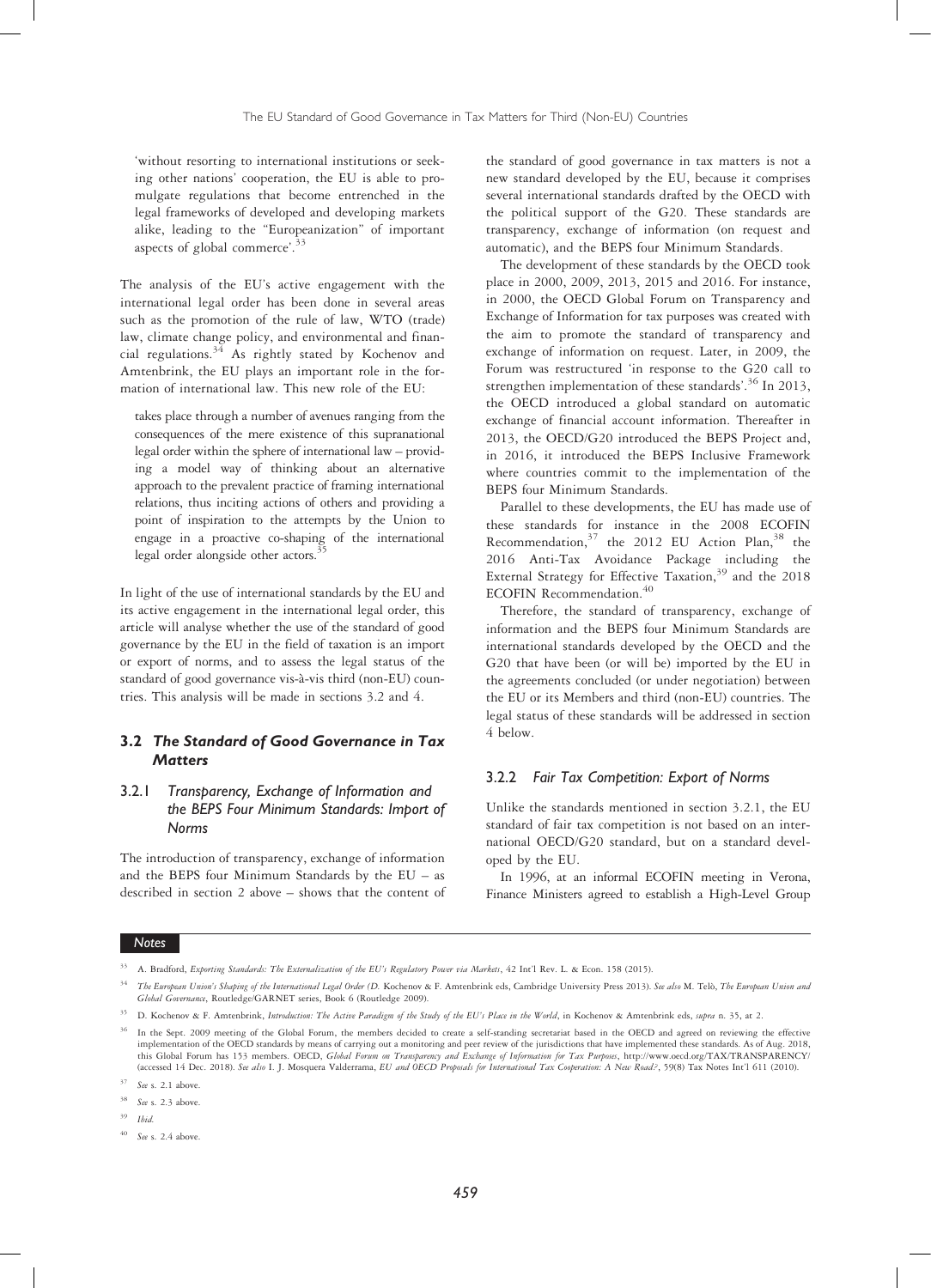to discuss the issues addressed by the Commission in its 1996 Discussion Paper, 'Taxation in the European Union'. 41 Among other tax issues, the High-Level Group addressed the lack of a common standard and objective understanding of what constitutes an unfair measure. Therefore, the members of the High-level Group 'stressed their concerns that the effects of fiscal erosion could ultimately endanger the achievement of vital Community objectives, and, as a result, called for a common approach within the Union'.

Later, in 1997, the EU referred to the positive effects of fair competition in its 'EU Package to Tackle Harmful Tax Competition', but it also stated that 'unrestrained tax competition for mobile forms of business increasingly threatens to cause economic distortions and to erode tax bases within the Community'. Therefore, one of the measures introduced by the EU to achieve fair competition was the Code of Conduct of Business Taxation. In this Code, the EU identifies 'tax measures that are potentially harmful and provides a framework within which Member States can commit themselves to follow the principles of fair competition'.<sup>42</sup>

This approach towards harmful taxation was followed by the OECD 1998 report on Harmful Tax Competition, in which the OECD stated that the location decisions by investors should be driven by economic considerations rather than by tax factors. Therefore, in an attempt to make a distinction between the effects of tax competition, the OECD stated that particular tax practices can have a harmful effect in other countries' tax bases, and that these practices should be labelled as harmful tax competition.<sup>43</sup>

In respect of the EU standard of good governance in tax matters, fair tax competition has been addressed since 2008 as one of the elements of this standard. Later, in the 2012 Commission Recommendation,<sup>44</sup> the EU stated that one of the criteria for third non-EU countries to meet the standard of good governance was to 'not operate harmful tax measures in the area of business taxation'.<sup>45</sup>

More recently, fair tax competition has become a relevant concept following international tax developments, mainly through the introduction of the OECD BEPS Project. The EU Commission, in its 2016 Communication on an External Strategy for Effective Taxation, stated that:

'when the Commission's 2012 Recommendation was presented, the issue of fair tax competition was not central to the international agenda. The Commission recommended that Member States assess third countries' tax systems on the basis of the Code of Conduct on Business Taxation, which is the EU's own tool for countering harmful tax regimes. In the meantime, after two years of negotiation, the OECD's Base Erosion and Profit Shifting (BEPS) project has been finalized and endorsed by the G20. This has created new international standards for fair corporate taxation, which all G20/OECD members and associated countries have committed to implement'.<sup>46</sup>

As a result of the application of the standard of good governance in tax matters – and, more specifically, in respect of fair tax competition – countries have been assessed to find out whether they have harmful tax practices or regimes. $47$  In addition, the EU has decided to go further in the evaluation of the fair tax competition by: (1) re-examining the EU good governance criteria to include state aid rulings<sup>48</sup>; (2) by developing a process for assessing and listing third countries that do not comply with the criteria of good governance; and (3) by introducing the BEPS four Minimum Standards in the standard of fair tax competition.<sup>49</sup> This new approach generates tensions between EU and non-EU countries, and it also raises questions regarding the link between fair tax competition, BEPS, and the legal status of the standard of good governance in tax matters.

## 4 THE LEGAL STATUS OF THE STANDARD OF GOOD GOVERNANCE IN TAX MATTERS

## 4.1 The Different Approaches to the Standard in Agreements with Third Countries

ECOFIN stated in 2008 (and again in 2018) that the standard of good governance in tax matters shall be adopted in all agreements concluded by EU and EU Member States with third countries without prejudice of the respective competences.<sup>50</sup> This means that this text

#### Notes

OECD, Committee on Fiscal Affairs, Harmful Tax Competition: An Emerging Global Issue (OECD Publishing 1998), para. 9.

Commission of the European Communities, Taxation in the European Union - Discussion paper for the Informal Meeting of ECOFIN Ministers, SEC(96) 487 final (20 Mar. 1996). Communication from the Commission to the Council and the European Parliament, A Package to Tackle Harmful Tax Competition in the European Union, COM(97) 564 final (5

Nov. 2997), at 7.

Commission Recommendation, supra n. 11, at 4.

See s. 2.2 above.

Communication from the Commission on an External Strategy for Effective Taxation, supra n. 2, at 5.

European Commission, supra n. 20.

State aid rulings and the effect in the EU, in third (non-EU countries) and companies will be addressed in another forthcoming article by this author. For the purposes of this article, some reference to the problems in the 2016 definition of fair tax competition that includes state aid rulings will be addressed in s. 4.3.1 below.

For an analysis of BEPS in the standard of fair tax competition, see s. 4.3 below.

<sup>50</sup> This clause included in addition to transparency, exchange of information, and fair taxation, also the adoption by third (non-EU) of the Financial Action Task Force (FATF) international standards on Combating Money Laundering and the Financing of Terrorism and Proliferation. Communication from the Commission on an External Strategy for Effective Taxation, supra n. 2, Annex 2.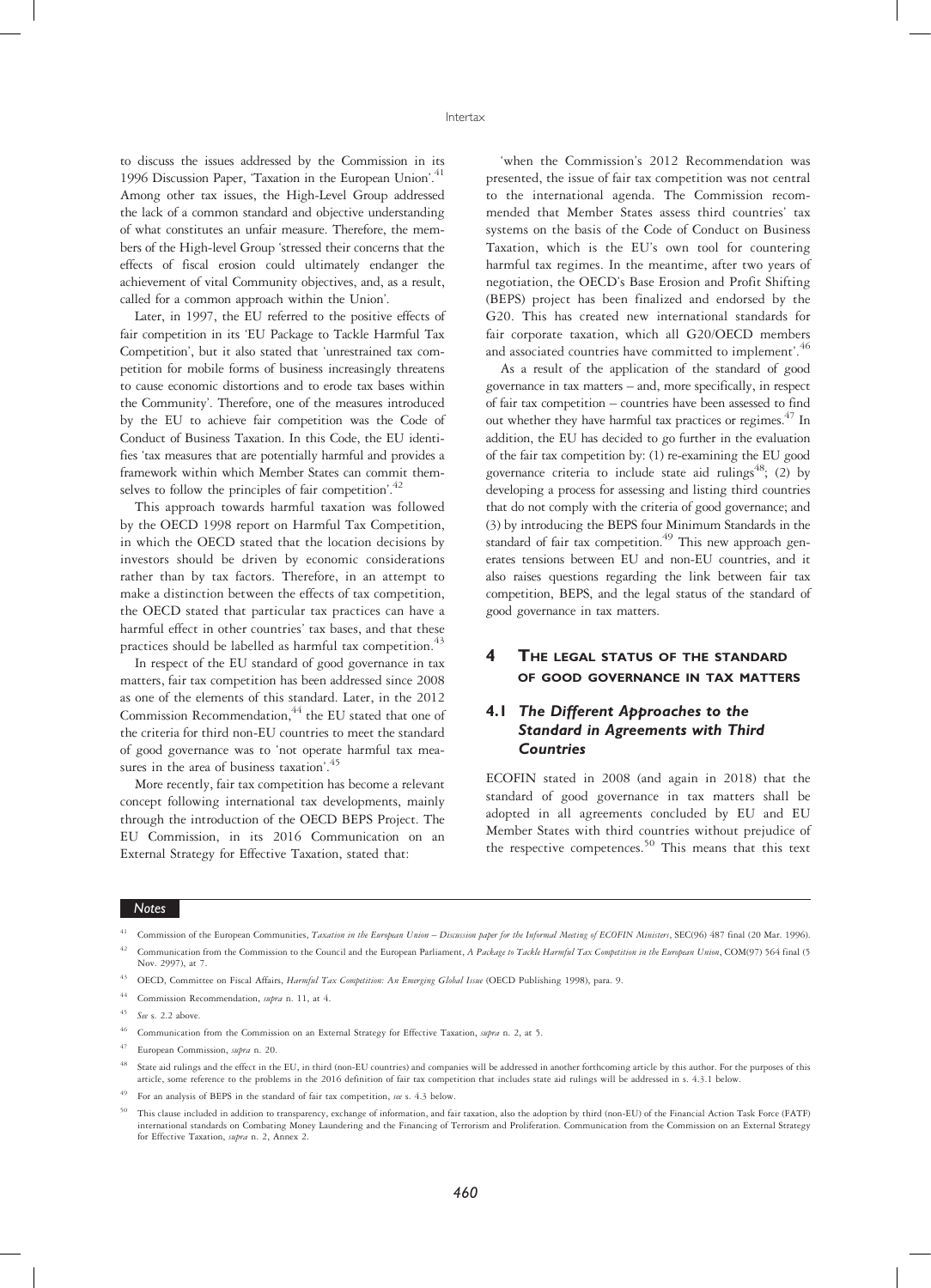can also be included, for instance, in trade, strategic, and economic partnership agreements – including the agreements currently under negotiation by the EU and its Member States.<sup>51</sup>

The Commission asked ECOFIN for flexibility for the negotiation of this clause. For instance in the 2009 Communication, the Commission asked for 'sufficient flexibility in its negotiations on wording, while preserving the substantial elements and objectives of good governance, so as to be able to negotiate solutions that best fit the specific case of each country'. <sup>52</sup> The 2009 EU Communication also stated that the provision to be introduced in the agreements should be mentioned as early as possible in the negotiation of the agreement, and 'in cases where it is known in advance that the discussion of the principles of good governance in the tax area will be contentious, or where such principles are not understood the introduction of this provision should be addressed in advance (for instance, in trade-related negotiations)'. 53

This requirement for flexibility was also addressed by the EU Commission in Annex 2 of the 2016 EU Recommendation, stating that 'considering the diversity of the EU's international partners the Council should give the Commission sufficient flexibility in its ongoing and future negotiations with third countries on the basis of the agreed clause'. 54

Consider the following texts of the standard of good governance in tax matters in various agreements:

- EU–Canada 2016 Strategic Partnership Agreement: Article 11: Cooperation on taxation: 'to apply the principles of good governance in the tax area i.e. transparency, exchange of information and avoidance of harmful tax practices in the framework of the OECD Forum on harmful tax practice and the Union Code of Conduct on business taxation, as applicable';
- EU–Japan 2018 Strategic Partnership Agreement: Article 19: Taxation:
	- 'to enhance transparency, ensure exchange of information and eliminate harmful tax practices';
- EU–South Korea 2010 Framework Agreement: Article 12: Taxation:
	- 'commit to implement in the tax area the principles of transparency, exchange of information and fair tax competition';
- EU–China 2020 Strategic Agenda for Cooperation: – 'Commit to reach an agreement on the adoption of the Global Standard on Automatic Exchange of Information'; and
- EU–Colombia-Peru 2010 Free Trade Agreement Article 155(5) Effective and Transparent regulation:
	- 'The parties also take note of the 'Ten Key Principles for Information Sharing' promulgated by the Finance Ministers of the G7 Nations and the Agreement on Exchange of Information on Tax Matters of the OECD and the statement on transparency and exchange of information for tax purposes of the G20'.

As seen in the above list, the EU Commission has made use of wording flexibility of the in the negotiation of the agreements, as the text of the standard in the agreements concluded up until now varies between 'exchange of information', 'harmful tax practices', and/or 'fair tax competition'. The type of agreement also varies between 'strategic partnership agreements' (Canada and Japan), 'framework agreement' (South Korea), 'strategic agenda for cooperation' (China), and 'Free Trade Agreement' (Colombia and Peru).

Furthermore, the use of the standard of good governance has resulted in different approaches for each agreement. For instance, in the Strategic Partnership between the EU and Canada, Article 11 has a complete provision of good tax governance based in the 2008 wording, whereas the strategic agenda for cooperation between EU and China includes only the requirement for China to adopt the Global Standard on automatic exchange of information.

However, it is not clear how this flexibility will be assessed: if the result is that some countries will only be required to implement exchange of information, whereas others will also have to comply with the fair tax competition requirement. In addition, the 2018 wording of the standard that includes BEPS four Minimum Standards may also raise tensions, as not all third countries have committed to the implementation of these BEPS four Minimum Standards.

In some cases, a country can be compelled to adopt the BEPS four Minimum Standards, even when it has decided not to do so. For instance, in the ASEAN region, there is an ongoing trade negotiation<sup>55</sup> between the EU and ASEAN countries – Singapore, Malaysia, Vietnam, Thailand, Indonesia and Philippines – of which Philippines has not committed to the implementation of the BEPS four Minimum Standards.<sup>56</sup> However, if the standard of good

- $16$ <sup>53</sup> Ibid.
- <sup>54</sup> Communication from the Commission on an External Strategy for Effective Taxation, *supra* n. 2, Annex 2.
- <sup>55</sup> European Commission, supra n. 51.
- <sup>56</sup> The Philippines was invited by the OECD to participate in the meetings on the BEPS Project. As explained by Jacinto-Henares, the Internal Revenue Commissioner of Philippines (until 30 June 2016), at the time of the di participate to provide the viewpoint of a developing country and to allow the OECD to be able to say that their actions are inclusive. The Philippines agreed to participate

European Commission, Overview of FTA and Other Trade Negotiations (Dec. 2018), http://trade.ec.europa.eu/doclib/docs/2006/december/tradoc\_118238.pdf (accessed 19 Dec. 2018).

<sup>&</sup>lt;sup>52</sup> Communication from the Commission, *Promoting Good Governance in Tax Matters, supra* n. 4, at 11.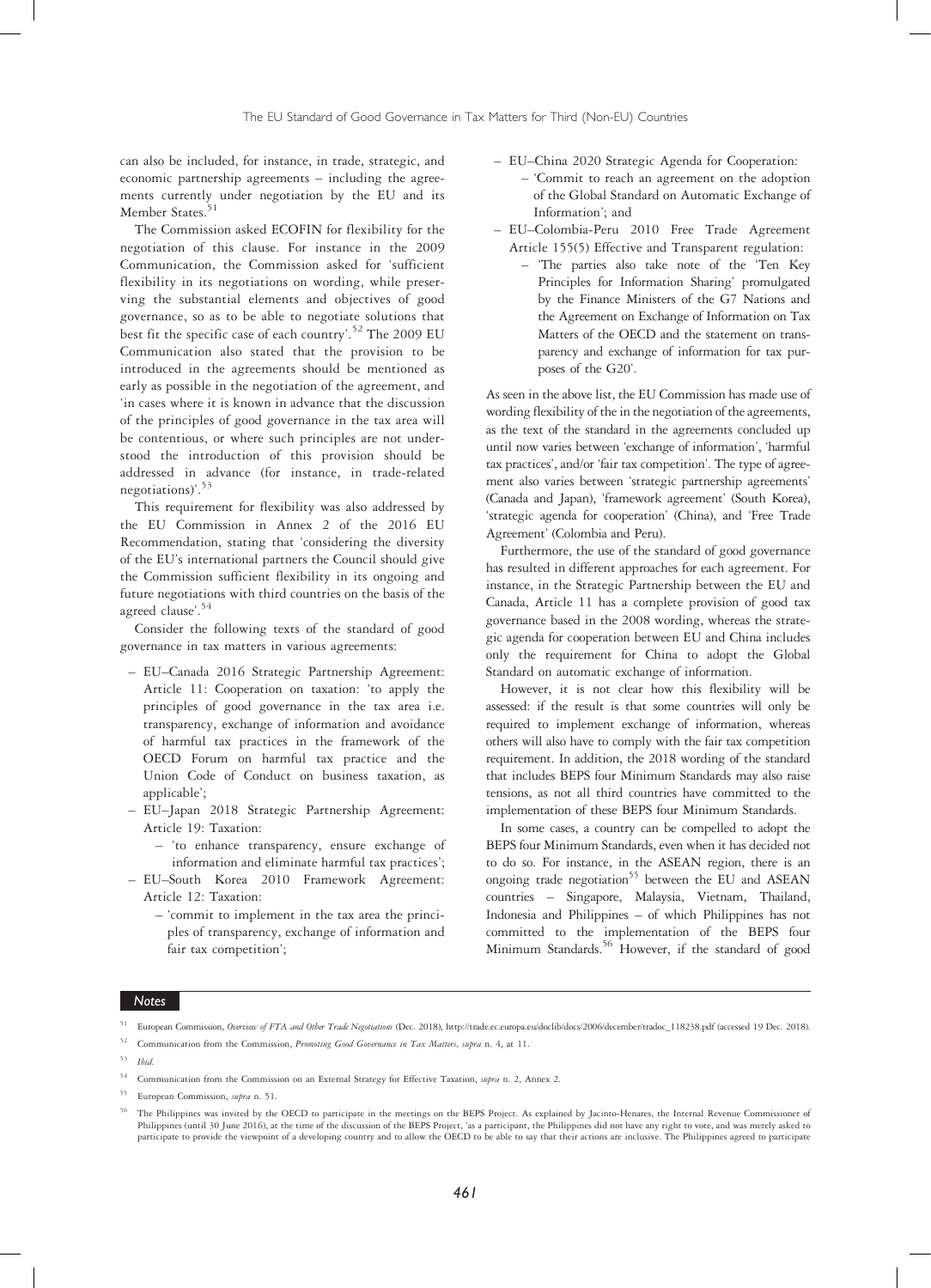governance in tax matters (which also includes the BEPS four Minimum Standards) is introduced as a condition, Philippines may be compelled to introduce these standards even though it has no political will to do so at this time. Therefore, the successful conclusion of trade negotiations would become more difficult.

Another example can be found in the different approaches of the standard of fair tax competition in trade or economic partnership negotiations, such as the recent Directives<sup>57</sup> on the negotiation of a new Partnership Agreement between the EU and its Members with African, Caribbean and Pacific countries (the ACP Cotonu Agreement).58 In the negotiation Directives, the EU Council stated that the parties will commit to take concrete measures to adopt the international standards, paying particular attention to increasing tax transparency, exchange of information, and fair tax competition. Notwithstanding the introduction of the BEPS Minimum Standards by ECOFIN on 26 April 2018 to the BEPS Minimum Standards, no reference was made to them in these negotiation Directives; instead, there was a reference to 'measures to tackle aggressive tax planning'. Therefore, the EU and ACP countries will need to agree on what type of measures refer to aggressive tax planning, and if so, how do these measures relate to the BEPS four Minimum Standards.

The differences in the application of the standard of good governance in tax matters in trade and strategic partnership agreements should be object of attention by the EU Institutions, as the inconsistent use of the standard of good governance in their agreements may also impact in the understanding of this standard, and may create tensions among parties during the negotiation process of trade or economic partnership negotiations. The following paragraphs will assess the legal status of the standard of good governance vis-à-vis third (non-EU) countries.

## 4.2 Transparency, Exchange of Information and BEPS Four Minimum Standards

The standards of transparency and exchange of information have been adopted by developed and developing countries via several binding instruments.59 The first instrument is the Multilateral Convention on Mutual Administrative Assistance in Tax Matters, which enhances all forms of tax cooperation, including exchange of information as signed by 126 countries (as of 14 December 2018).<sup>60</sup> The second instrument is the Multilateral Competent Authority Agreement, which provides an international framework for automatic exchange of financial account information, signed by  $104$  countries (as of  $14$  December 2018).<sup>61</sup>

Unlike the standard of exchange of information agreed in Multilateral Conventions, the BEPS four Minimum Standards (at least BEPS Action 5 and  $13)^{62}$  are soft law, $63$  and thus not legally binding; however, there is an expectation that they will be implemented by the 124 countries/jurisdictions (December 2018) $^{64}$  that are participating in the BEPS Inclusive Framework.<sup>65</sup> These

#### Notes

when it was able to get a confirmation that whatever were decided in the said Forum would not be binding on the Philippines as it is not allowed to vote'. After the release<br>of the 2015 BEPS package in Oct. 2015, the OECD i K. Jacinto-Henares, A Commentary on the BEPS Project and Its Influence on Developing Countries, in Asian Voices: BEPS and Beyond (S. Sim & M.-J. Soo eds, IBFD 2017).

On the content of these initiatives, see F. Debelva & I. J. Mosquera Valderrama, Privacy and Confidentiality in Exchange of Information Procedures: Some Uncertainties, Many Issues, but Few Solutions, 45(5) Intertax 362 (2017).

<sup>60</sup> OECD, Jurisdictions Participating in the Convention on Mutual Administrative Assistance in Tax Matters: Status 29 November 2018, http://www.oecd.org/ctp/exchange-of-taxinformation/Status\_of\_convention.pdf (accessed 14 Dec. 2018).

<sup>61</sup> OECD, Signatories of the Multilateral Competent Authority Agreement on Automatic Exchange of Financial Account Information and Intended First Information Exchange Date: Status as of 29 October 2018, http://www.oecd.org/tax/automatic-exchange/international-framework-for-the-crs/MCAA-Signatories.pdf (accessed 14 Dec. 2018).

 $62$  The introduction of two of the four BEPS Minimum Standards Action 6 and 14 in the Multilateral Instrument could be regarded as binding for the countries who have signed and ratified the Convention, which are at the time of writing (14 Dec. 2018) eighty-five countries.

In the past, this author has argued that even though developing countries (non G-20; non-OECD) are participating in the BEPS Inclusive Framework, 'this Framework has not made changes to the agenda and to the content of the various Actions as decided by the BEPS 44 group, which consists of G20 member countries, and OECD member countries and OECD accession countries. Developing countries have been invited to participate on equal footing, but they do not have any decision-making role, as the equal footing is only for the purposes of the implementation of the BEPS four minimum standards based on the various Actions as decided by the BEPS 44 group'. S. 1. I. J. Mosquera Valderrama, Output Legitimacy Deficits and the Inclusive Framework of the OECD/G20 Base Erosion and Profit Shifting Initiative, 72(3) Bull. Int'l Tax'n (2018).

<sup>57</sup> These Directives were approved by the Committee of the Permanent Representatives of the Governments of the Member States to the European Union (Coreper). 'Coreper is the Council's main preparatory body. All items to be included into the Council's agenda (except for some agricultural matters) must first be examined by Coreper, unless the Council decides otherwise. It is not an EU decision-making body, and any agreement it reaches can be called into question by the Council, which alone has the power to make decisions'. Council of the European Union, Coreper I, http://www.consilium.europa.eu/en/council-eu/preparatory-bodies/coreper-i/ (accessed 14 Dec. 2018). For the approval by Coreper, see Council of the European Union, List of 'A' Items 2 (22 June 2018), 10013/18, PTS A 44, http://www.consilium.europa.eu/media/35738/22-ecofin-aitems-non-legislative.pdf (accessed 14 Dec. 2018).

<sup>58</sup> According to website of the EU Commission, 'the ACP-EU Partnership Agreement, signed in Cotonou on 23 June 2000, was concluded for a 20-year period from 2000 to 2020. It is the most comprehensive partnership agreement between developing countries and the EU. Since 2000, it has been the framework for EU's relations with 79 countries from Africa, the Caribbean and the Pacific (ACP). In 2010, ACP-EU cooperation has been adapted to new challenges such as climate change, food security, regional integration, State fragility and aid effectiveness'. European Commission, ACP - The Cotonou Agreement, https:availableat//ec.europa.eu/europeaid/regions/african-caribbeanand-pacific-acp-region/cotonou-agreement\_en (accessed 14 Dec. 2018). This agreement will come to an end by 2020. Therefore, on 22 June 2018, the EU Council gave authorization to the EU Commission to open negotiations for a new partnership agreement with countries in Africa, the Caribbean and the Pacific (ACP). European Commission, European Commission Ready To Start Negotiations for a New Ambitious Partnership with 79 Countries in Africa, the Caribbean and the Pacific (22 June 2018), https://ec. europa.eu/europeaid/news-and-events/european-commission-ready-start-negotiations-new-ambitious-partnership-79-countries\_en (accessed 14 Dec. 2018).

<sup>64</sup> OECD, Members of the Inclusive Framework (Nov. 2018), https://www.oecd.org/ctp/beps/inclusive-framework-on-beps-composition.pdf (accessed 14 Dec. 2018).

<sup>65</sup> A. Christians, Hard Law and Soft Law in International Taxation, 25(2) Wis. Int'l L.J. 325 (2007). One definition of soft law that can be also made applicable to the BEPS Inclusive Framework is 'rules of conduct that are laid down in instruments which have not been attributed legally binding force as such, but nevertheless may have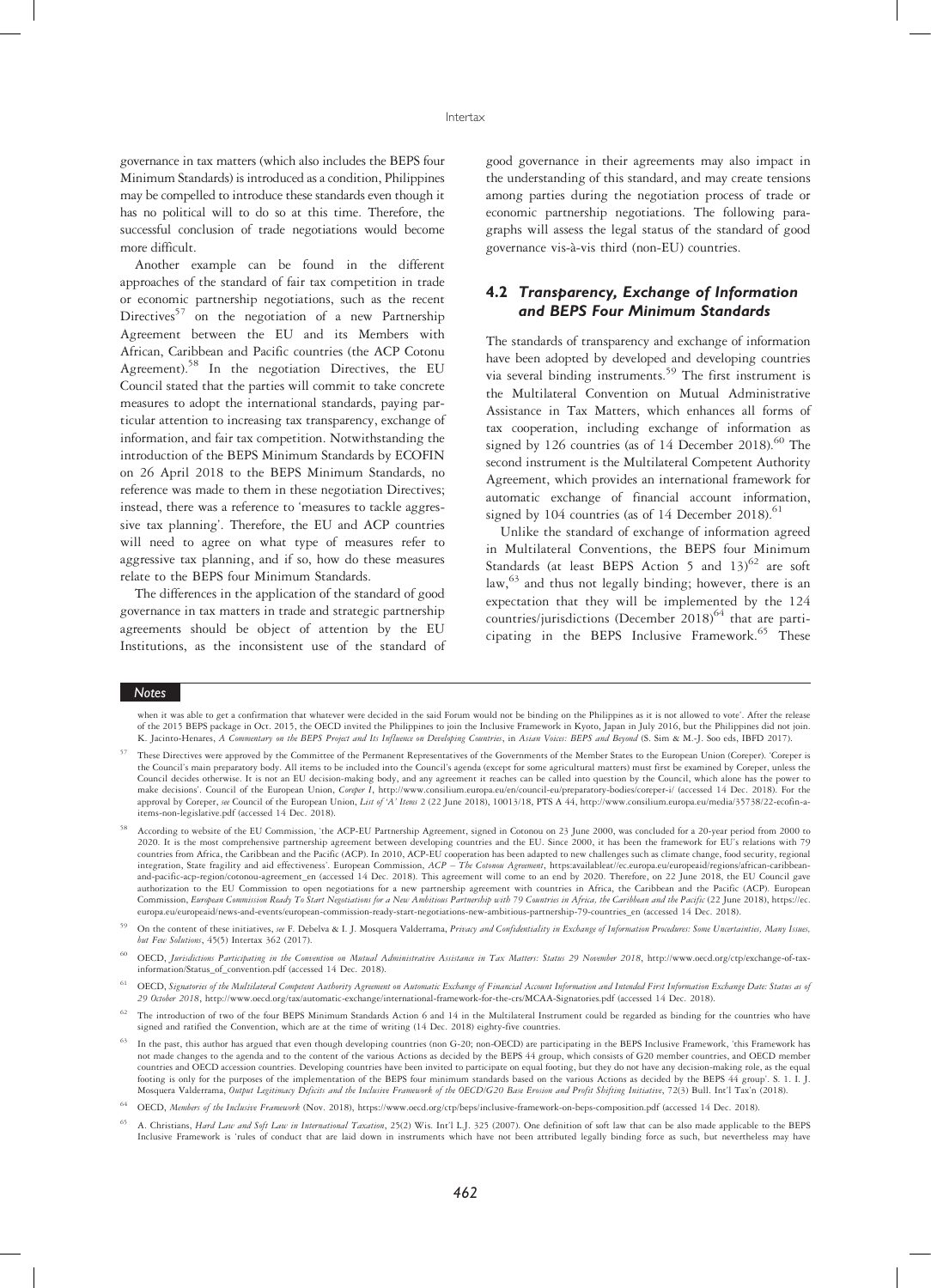countries have a peer review schedule for the implementation of the BEPS four Minimum Standards, and if these Minimum Standards have not been implemented, the OECD will give a negative review that may also have consequences for the reviewed country, mainly due to the peer review pressure.<sup>66</sup>

In light of the above, it can be argued that the standard of good governance in tax matters uses binding and nonbinding international standards. In respect of transparency and exchange of information, the standards are binding and have been ratified by more than half of the 193 countries around the world, i.e. 126 for the Multilateral Convention, and 104 for the Multilateral Competent Authority Agreement. In respect of the BEPS four Minimum Standards, these are non-binding standards that 124 countries/jurisdictions have committed to implement.

#### 4.3 Fair Tax Competition

## 4.3.1 Problems with the Definition of Fair Tax **Competition**

In the standard of good governance, the EU has made reference to fair competition, fair taxation, unfair and harmful tax competition. In some cases, the EU refers to fair competition vs. unfair competition, and in other cases, it refers to fair competition vs. harmful tax competition. $67$ The EU has also addressed fair tax competition in respect of state aid provisions.

In the EU Communication on an External Strategy for Effective Taxation dated 28 January 2016,<sup>68</sup> the Commission stated that, 'in view of these fundamental changes in the global tax environment, and the need for more coherence in Member States' assessments of third countries, the EU's good governance criteria should be updated'.

For this purpose, in Annex 1 to the Communication a definition of fair tax competition is provided, stating that it:

'means that a third country should not operate harmful tax measures in the area of business taxation. Tax measures which provide for a significantly lower effective level of taxation, including zero taxation, than those levels which generally apply in the third country in question are to be regarded as potentially harmful. Such a significantly lower level of taxation may operate by virtue of the nominal tax rate, the tax base or any other relevant factor. When assessing whether such measures are harmful, account should be taken of the criteria as provided for in the Code of Conduct on Business Taxation endorsed by the Council, as well as practice and guidance agreed by the Code of Council working group'. 69

Despite this definition, as rightly argued by Panayi, the application of this standard as developed by the EU creates more vagueness and allows the EU to apply this standard in a subjective way. Panayi states that:

'by inserting the component of fair tax competition, much unnecessary vagueness has been introduced in this area. This is rather unfortunate and open to criticism, as fair tax competition is likely to be linked with harmful tax competition, itself a vague concept used in the past to address similar concerns. Arguably, fair tax competition is even harder to decipher as a concept. Although some guidelines were developed in the past in an attempt to describe what could be harmful tax practices and harmful preferential tax regimes, obviously these do not necessarily cover unfair tax competition. Arguably, something that is not harmful (as per the existing much criticized OECD guidelines) may not necessarily be fair. To an extent, there is an additional layer of value judgement–and, as a corollary, subjectivity–inherent in any concept that incorporates the term "fair".<sup>70</sup>

Following the use of the standard of fair tax competition, in 2017 EU countries created a black list of noncooperative jurisdictions. The countries included in this list are provided by EU Member States, and after a screening and dialogue process with non-EU countries, to assess them against agreed criteria for good governance, $71$ 

#### **Notes**

certain - indirect - legal effects'. L. Senden, Soft Law, Self-Regulation and Co-Regulation in European Law: Where Do They Meet?, 9(1) Elec. J. Comp. L. (2005). In this case, unlike the Multilateral Instrument that provides for an agreement signed and ratified by countries, the 4 BEPS Minimum Standards of the BEPS Inclusive Framework does not have legally binding force, but it may change the tax laws of countries for instance regarding the Harmful Tax Practices including the Preferential tax regimes which countries have changed to comply with BEPS Minimum Standard (Action 5). See also in BEPS and soft law, Y. Brauner, Treaties in the Aftermath of BEPS, 41(3) Brook. J. Int'l L. 974, 978 (2016).

<sup>66</sup> In the past with the standard of transparency (exchange of information) countries participating in the Global Transparency Forum were required to implement measures to ensure efficient and timely exchange of information. The peer reviews of such implementation have had an impact in countries, as countries were required to change their laws to ensure the timely exchange of information and some countries (such as Switzerland and Uruguay) have even eliminated their bank secrecy to ensure the efficient exchange of information.

<sup>&</sup>lt;sup>67</sup> The problems with tax competition have been also addressed by other scholars. From a tax perspective, see L. Faulhaber, The Trouble with Tax Competition: From Practice to Theory, 71 Tax L. Rev. 311, 312 (2018); P. Piantavigna, Tax Competition and Tax Coordination in Aggressive Tax Planning: A False Dichotomy, 9(4) World Tax J. 477–519 (2017). From a political science perspective, see T. Rixen, Tax Competition and Inequality: The Case for Global Tax Governance, 17(4) Global Governance: Rev. Multilateralism & Int'l Org. 447–67 (2011).

<sup>&</sup>lt;sup>68</sup> Communication from the Commission on an External Strategy for Effective Taxation, supra n. 2.

 $69$  *Ibid.*, Annex 1 at 3.

Panayi, supra n. 26, at 461, 462.

These criteria relate to tax transparency, fair taxation, the implementation of OECD BEPS measures and substance requirements for zero-tax countries. European Commission, supra n. 20.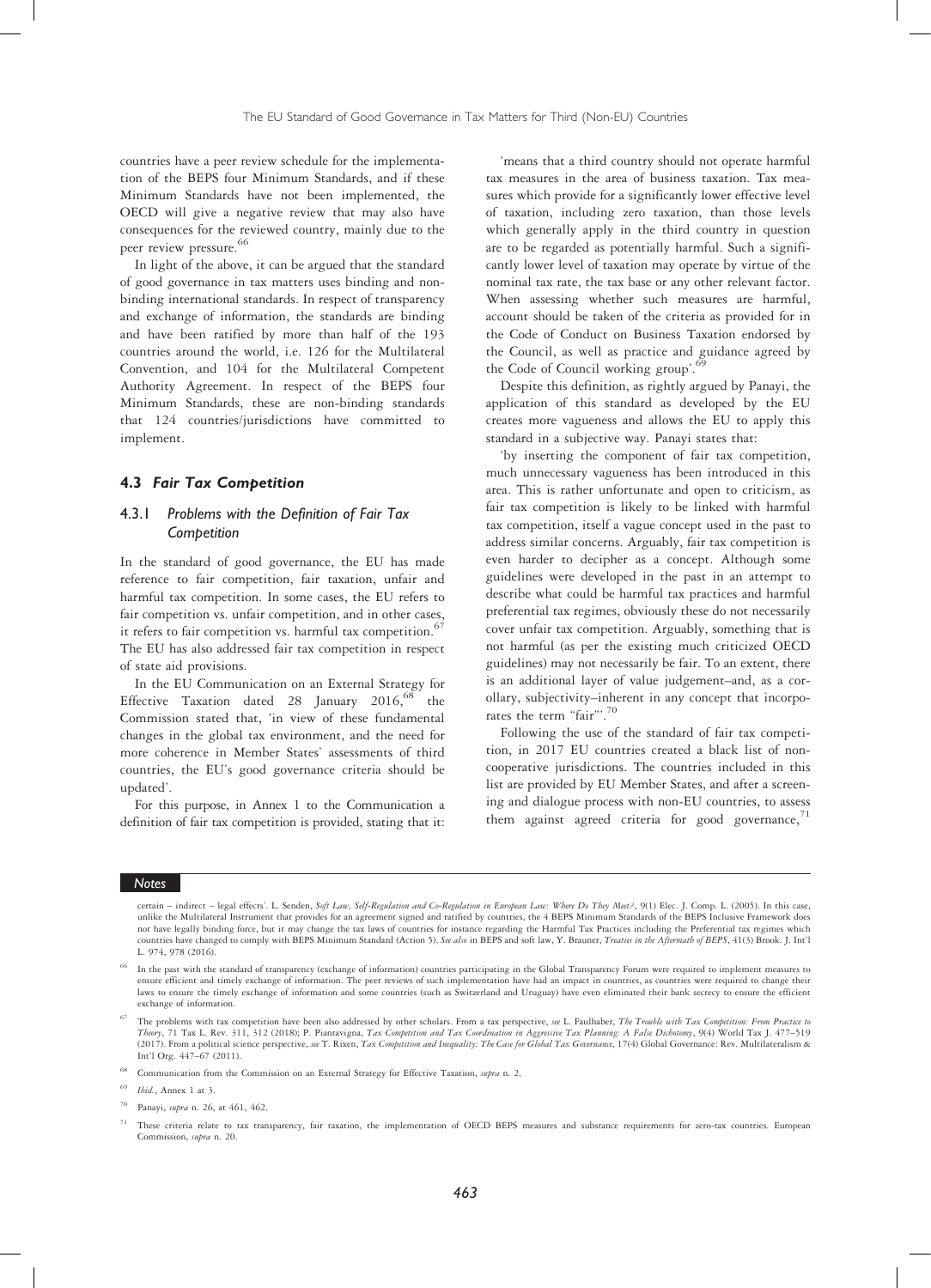countries may be removed from this list by the Council of the EU.<sup>72</sup>

However, one of the problems in the development of the standard of fair tax competition is to establish the link between (1) fair tax competition that requires an equal level playing field, and (2) fair tax competition in the standard of good governance which does not guarantee the equal level playing field due to its sometimes political (and discretionary) application. For instance, in some cases, countries have carried out extensive (political) lobby so that they can be excluded from this list<sup>73</sup> and in other cases countries have not been included in the list even though these countries could meet the criteria to enter it.<sup>74</sup> As a result of this process, the blacklist of noncooperative jurisdictions has been reduced from seventeen- $75$  to five<sup>76</sup> countries in less than a year.<sup>7</sup>

The vagueness of the criterion of fair tax competition is also shown in the elaboration of the criteria to assess noncooperative jurisdictions. Following the 2016 EU Communication, in order to comply with fair taxation, countries must not have harmful tax practices or regimes and must apply anti-BEPS measures. Later, in November 2016,<sup>78</sup> the criteria for screening jurisdictions was further elaborated by ECOFIN. In respect of fair taxation, it included the following:

- (1) the jurisdiction should have no preferential tax measures that could be regarded as harmful according to the criteria set out in 1997 Code of conduct for business taxation; and
- (2) the jurisdiction should not facilitate offshore structures or arrangements aimed at attracting profits which do not reflect real economic activity in the jurisdiction.<sup>79</sup>

#### As rightly argued by Dourado:

the vagueness of the later criterion is an interesting link to the Base Erosion and Profit Shifting Project, but gives rise to a discretionary assessment by the Member States and the Code of Conduct Group leading the screening and follow up processes. The latter criterion also introduces pressure on the EU Member States as regards whether they themselves comply with the fair taxation criteria. 80

Dourado rightly concludes that the 'worldwide credibility of the EU black list will very much depend on the implementation of the fair taxation criterion by the EU Member States themselves'.<sup>81</sup>

If one example may illustrate this, is that the use of the blacklist only for third (non-EU) countries has been criticized by civil society. In their view, EU countries should be also included in this list. For instance, George Turner, in a Tax Justice Network blog, stated that:

'one of the issues the EU faces is that a number of its own members – the UK, Ireland, Malta, Cyprus, Luxembourg and the Netherlands – are all playing the game themselves. Putting in place aggressive tax policies designed to pinch profits made abroad. They have little interest in the EU taking a strong stance against tax havens, and some of these governments have lobbied for years to water down the EU's efforts'.<sup>82</sup>

Another important criterion in fair tax competition included in the 2016 (January) EU Communication and in the 2016 (November) ECOFIN Conclusions refers to BEPS. In this regard, two criteria were introduced in the

#### Notes

- <sup>72</sup> In May 2016, EU Finance Ministers endorsed the new listing process set out in the External Strategy, and subsequently agreed on common criteria to assess selected countries. They asked the Code of Conduct Group, the body comprising of Member State taxation experts in the Council, to manage the process and to present a first EU list by the end of 2017. European Commission, Fact Sheet: Questions and Answers on the EU List of Non-Cooperative Tax Jurisdictions (5 Dec. 2017), http://europa.eu/rapid/pressrelease\_MEMO-17-5122\_en.htm (accessed 14 Dec. 2018).
- One interesting example is Mauritius, a country initially included in the list, but thereafter taken out after extensive lobbying. Global Finance Mauritius, Mauritius Not on EU List of Non-Cooperative Jurisdictions (6 Dec. 2017), https://lcabelheim.com/2017/12/06/mauritius-not-eu-list-non-cooperative-jurisdictions/ (accessed 14 Dec. 2017). See also FSPA, Mauritius IFC endorsed as a Cooperative Jurisdiction by the European Union (6 Dec. 2017), http://www.mauritiusifc.mu/pdfs/Final-Communique-EU-Blacklist.pdf (accessed 14 Dec. 2018).

<sup>75</sup> The countries included in the list were American Samoa, Bahrain, Barbados, Grenada, Guam, Korea (Rep.), Macao, Marshall Islands, Mongolia, Namibia, Palau, Panama, Saint Lucia, Samoa, Trinidad and Tobago, Tunisia and United Arab Emirates.

- <sup>76</sup> The countries left are American Samoa, Guam, Namibia, Samoa, Trinidad and Tobago and the US Virgin Islands.
- <sup>77</sup> Between Dec. 2017 and Oct. 2018. European Commission, supra n. 20.
- Council of the European Union, Criteria and Process Leading to the Establishment of the EU List of Non-Cooperative Jurisdictions for Tax Purposes, Fisc 187, ECOFIN 1014 (8 Nov. 2016), http://data.consilium.europa.eu/doc/document/ST-14166-2016-INIT/en/pdf (accessed 14 Dec. 2018).
- Ibid., Annex.
- <sup>80</sup> A. P. Dourado, The EU Black List of Third-Country Jurisdictions, 46(3) Intertax 179 (2018).
- $81$  *Ibid.*, at 180.

<sup>&</sup>lt;sup>74</sup> One example mentioned by civil society (Tax Justice Network) is the United States. Tax Justice Network, Will the EU Really Blacklist the United States? (11 June 2018).<br>https://www.taxjustice.net/2018/06/11/will-the-eu that provides for Automatic Exchange of Information. It remains to be seen how the assessment of fair tax competition in accordance to the EU criteria can result in US to be included in this list. For some thoughts on the US and the EU, see A. P. Dourado, The US Base Erosion and Anti-Abuse Tax, and the EU Response, 46(4) Intertax 166, 167 (2018).

G. Turner, Tax Justice Network, EU Tax Blacklist Is a Whitewash (8 Dec. 2017), https://www.taxjustice.net/2017/12/08/eu-tax-haven-blacklist-toothless-whitewash/ (accessed 14 Dec. 2018).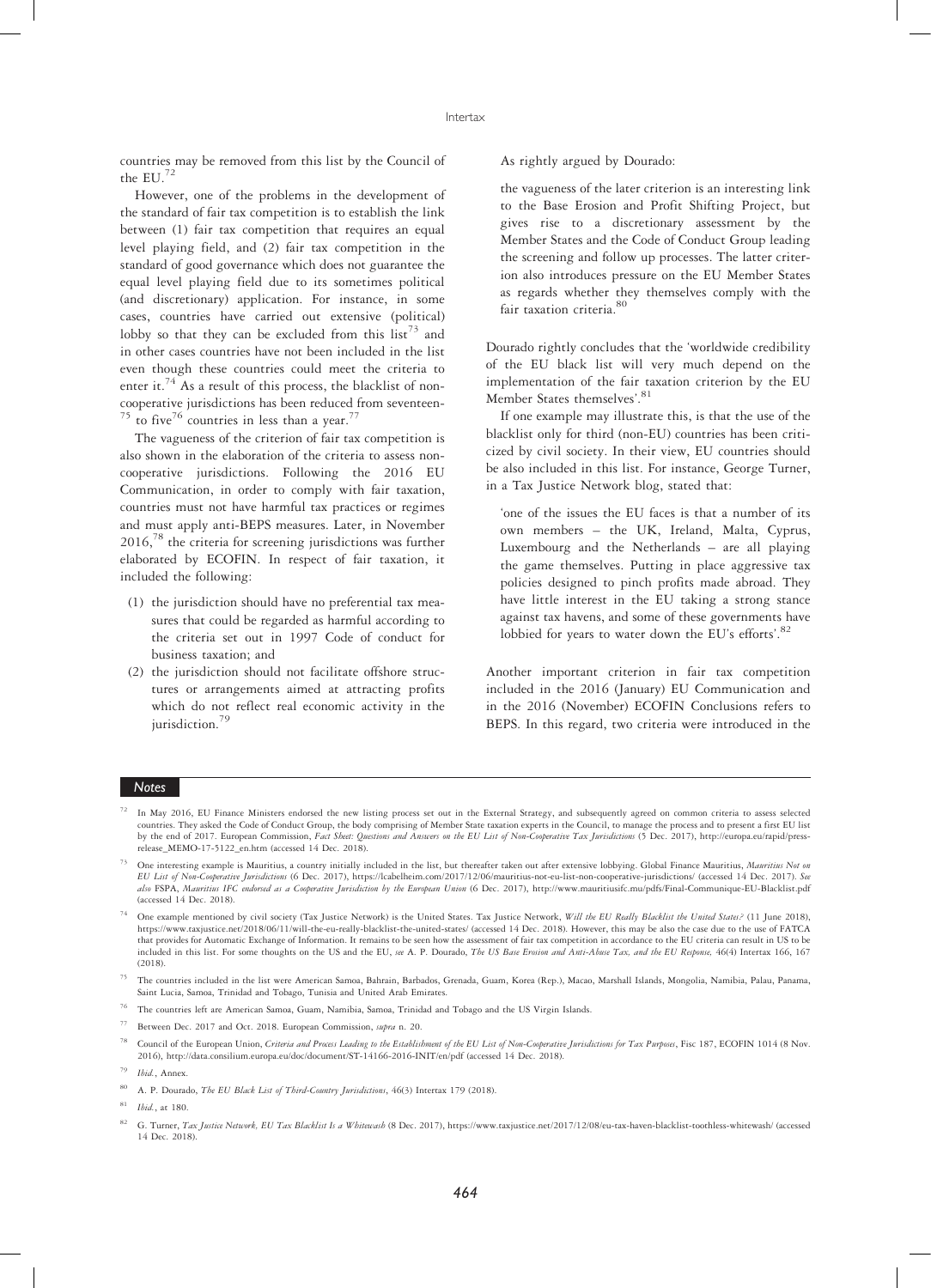ECOFIN document for the jurisdiction to be considered compliant with BEPS: one initial criterion and one future criterion (to be applied once the reviews by the Inclusive Framework of the agreed minimum standards are completed). The initial criterion is the commitment, by the end of 2017, to the agreed OECD anti-BEPS Minimum Standards and their consistent implementation. The future criterion is for the jurisdiction to receive a positive assessment for the effective implementation of the agreed OECD anti-BEPS minimum standards.<sup>83</sup>

However, as not all countries have committed to the BEPS four Minimum Standards (124 of 193 countries/ jurisdictions in the world as at 14 December 2018), this criterion may also raise questions regarding the legitimacy of these standards in respect of these countries (mostly developing countries).  $84 \text{ The analysis of the use of this}$ standard of fair tax competition will be addressed in the following section.

## 4.3.2 The Use of the Standard of Fair Tax Competition in Bilateral and Multilateral Agreements

The use of the standard of good governance, including fair tax competition, raises several problems vis-à-vis third  $(non-EU)$  countries.<sup>85</sup>

The first problem is the use of the Code of Conduct for business taxation to assess the tax measures that could be regarded as harmful tax competition within the scope of the Code. This Code of Conduct, adopted in December 1997, is soft law, and in principle only works as a recommendation.<sup>86</sup> However, with the developments on good tax governance and also the EU listing, third (non-EU) countries are compelled to follow this Code and to abolish measures that can constitute harmful tax

competition.<sup>87</sup> The result is that if the standard is introduced in binding (trade and economic partnership) agreements concluded by the EU with third (non-EU) countries, this makes fair tax competition a binding standard for the latter countries, even though it is based in a Code of Conduct (soft law) not binding for EU countries. If the standard is included in agreements signed and ratified, this standard will be binding for third countries but also for EU countries, and therefore, the question will be: how will this standard be enforced for third and EU countries?

The second problem is that the 2016 EU Communication<sup>88</sup> included in the standard of good governance in tax matters, state aid provisions. The Communication states that:

State aid provisions in bilateral agreements, which can increase transparency on subsidies, prohibit the most harmful types of subsidies and provide for consultations on harmful subsidies, would create fairer competition between Member States and third countries in the area of business taxation. The Commission will therefore work to include state aid provisions in negotiating proposals for agreements with third countries, with a view to ensuring fair tax competition with its international partners.<sup>8</sup>

As rightly argued by Dourado, there are problems arising from the introduction of state aid provisions in the standard of good governance in tax matters and in the agreements/ treaties concluded with third countries. For Dourado:

[from] an EU perspective, state aid provisions in bilateral treaties may increase transparency on subsidies and create fairer tax competition between Member States and third countries in the area of business taxation.

Council of the European Union, supra n. 78, Annex.

See also on the legitimacy I. J. Mosquera Valderrama, Legitimacy and the Making of International Tax Law: The Challenges of Multilateralism, 7(3) World Tax J. (2015); Mosquera Valderrama, supra n. 63.

<sup>85</sup> Another problem that has been addressed by another author is in relation to the standard of good governance in tax matters and the TFEU Fundamental Freedoms. For Dourado, the standard can be also included in association agreements, and therefore, 'if these clauses require a minimum level of taxation in the third state, they may be incompatible with the non-discrimination clauses often included in those agreements, and with any provisions in those treaties on the freedom of establishment and free movement of capital. In fact, some association agreements include clauses on fundamental freedoms that may have direct effect. In such agreements, an issue of internal (in) consistency between or among different good governance clause and non-discriminatory clauses may arise'. A. P. Dourado, The EU Anti-Tax Avoidance Package: Moving Ahead of BEPS, 44(6/7) Intertax 445 (2016).

<sup>86</sup> Council Conclusions of the ECOFIN Council meeting of 1 December 1997 concerning taxation policy (98/C 2/01), OJ C2/1 (6 Jan. 1998) introducing the Code of Conduct for Business Taxation Annex 1. The conclusions stated that the code of conduct is a 'political commitment and does not affect the Member States' rights and obligations or the respective spheres of competence of the Member States and the Community resulting from the Treaty'. On the Code of Conduct and the importance of the Code of Conduct Group in the coordination of tax policies, see M. Nouwen, The European Code of Conduct Group Becomes Increasingly Important in the Fight Against Tax Avoidance: More Openness and Transparency is Necessary, 45(2) Intertax 141 (2017).

EU Monitor, Code of Conduct Group (Business Taxation), https://www.eumonitor.eu/9353000/1/j9vvik7m1c3gyxp/vh7ej5swx001 (accessed 14 Dec. 2018).

<sup>88</sup> An earlier reference to state aid in the standard of good governance was made in the 2009 EU Commission Communication stating that 'State aids – In addition, EU state aid policy as applied to fiscal state aids has contributed to removing distortions of competition resulting from specific business tax regimes introduced by individual Member<br>States' In the 2009 Communication, state aid wa that the content of such agreements should, where appropriate, also include provisions similar to those applicable within the EU under State aid rules. This would improve fair competition between Member States and third countries in the area of business taxation. It should, for example, make it possible to tackle distortive practices unduly<br>detrimental to EU Member States' budgets and busin were added to the standard of good governance. Communication from the Commission, Promoting Good Governance in Tax Matters, supra n. 4, at 6 & 11.

Communication from the Commission on an External Strategy for Effective Taxation, supra n. 2, at 7.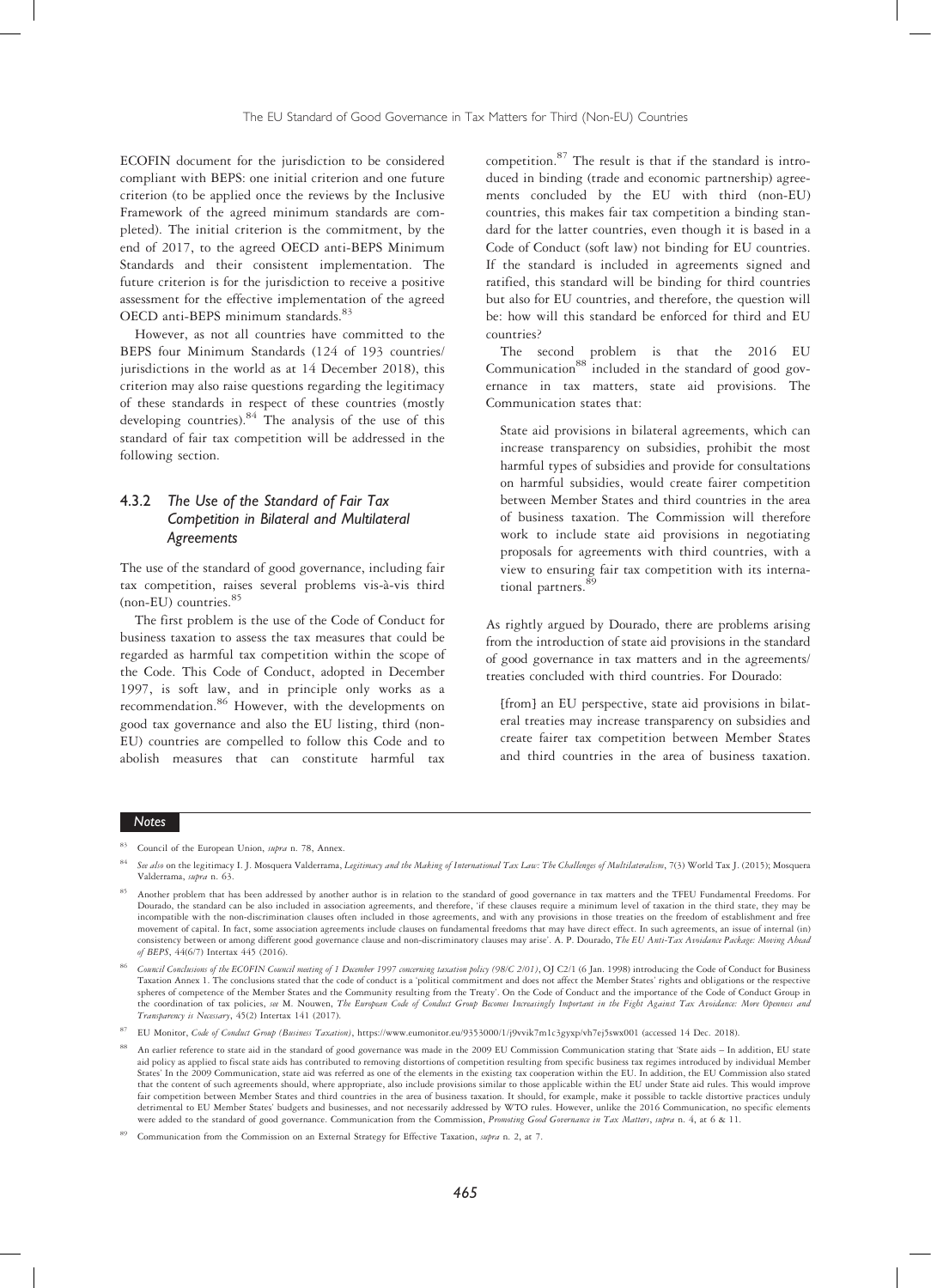However, they will also increase uncertainty, overload the Commission with notifications and be detrimental to the investment in the EU. From the perspective of the rest of the world, the introduction of state-aid provisions in bilateral treaties with third countries can be seen as interference in their tax policies that are aimed at attracting genuine investment. By prohibiting selected tax competition, the European Union is requiring third countries to adopt the EU parameters on tax good governance, which may result in indirect protectionism for EU companies.<sup>90</sup>

## 5 CONCLUSIONS AND RECOMMENDATIONS

The standard of good governance in tax matters has been discussed since 2008, when ECOFIN introduced the standard with a view to tackle tax fraud and tax evasion. At that time, the standard included transparency, exchange of information, and fair tax competition. Later, several international and EU developments have changed the content of this standard. The international developments are, for instance, the adoption of the Global standard on automatic exchange of information in 2013, the BEPS Project in 2013, the BEPS Inclusive Framework, and the BEPS four Minimum Standards in 2016. The EU developments are, for instance, the five amendments to the Administrative Cooperation Directive, the Anti-Tax Avoidance Directives (ATAD I and II), and the list of non-cooperative jurisdictions. As of April 2018, the standard of good governance in tax matters includes transparency, exchange of information, fair taxation and the BEPS four Minimum Standards.

This standard has been introduced as a precondition for third (non-EU) countries that receive EU development aid, conclude strategic partnership agreements, free trade and economic partnership agreements, and, more recently, as a standard that determines whether the third (non-EU) country should be included in a single EU common list of non-cooperative jurisdictions.

This article has addressed two questions, namely (1) whether the standard of good governance in tax matters is an import and/or export of EU norms and (2) what is the legal status of these standards vis-à-vis third (non-EU) countries?

In respect of the first question, one of the findings of this article is that, in some elements of this standard (exchange of information, BEPS and transparency), the EU is introducing international tax standards, and is therefore an import of norms; and in another element (fair tax competition), the EU has developed its own standard and is therefore an export of norms. In respect of the second question, the aim of the EU when importing

international tax standards is to play a predominant role in the current discussion by the OECD/G20 of exchange of information and BEPS. By doing so, the EU is ensuring that international tax developments are also addressed in the relationship by the EU with third (non-EU) countries. However, in respect of fair tax competition, the EU is going further than the OECD by introducing its own standard – one that includes the Code of Conduct of Business Taxation and the introduction of its own list of non-cooperative jurisdictions.

Some of the problems identified in this article are: (1) the vagueness of the fair tax competition concept; (2) the condition to implement BEPS four Minimum Standards as a condition for aid, and/or trade for countries who have decided not to do so (e.g. Philippines) (3) the use of state aid provisions in the standard of fair tax competition, and; (4) the different use of the standard in the agreements (either concluded or ongoing negotiations) with third (non-EU) countries. These differences have an effect in the enforcement of this standard, as well as in its implementation by third (non-EU) countries.

Therefore, the following paragraphs will provide some questions for further research regarding the implementation of the standards of good governance in tax matters.

The changes of the standard of good governance in tax matters raise several questions regarding the legitimacy of this standard in respect of third (non-EU) countries and the practical application of this standard by countries, and EU officials. Since this standard has been used in agreements which are binding for the countries who have signed such agreements (e.g. strategic partnership agreement EU and Canada), countries are questioning the legitimacy of the standard of fair tax competition, as it is mainly based in the EU on the Code of Conduct and the work of the Code of Conduct Group (both soft law instruments). The question is, then, how will the standard of fair tax competition become hard law in the EU and, if it does not, whether it is legitimate for the EU to ask third (non-EU) countries to commit to EU soft law instruments in binding agreements (hard law).

Another question addresses the introduction of the BEPS four Minimum Standards in the standard of good governance in tax matters. Even though 124 countries/ jurisdictions (December 2018) are participating in the BEPS Inclusive Framework, not all countries currently negotiating agreements with the EU are participating in this Framework (e.g. Philippines). Therefore, the question that is being raised is whether, by signing the EU (trade, economic, strategic partnership) agreement, the third (non-EU) countries who are not participating in the BEPS Inclusive Framework will still be obliged to meet the BEPS Minimum Standards.

Dourado, supra n. 85, at 444.